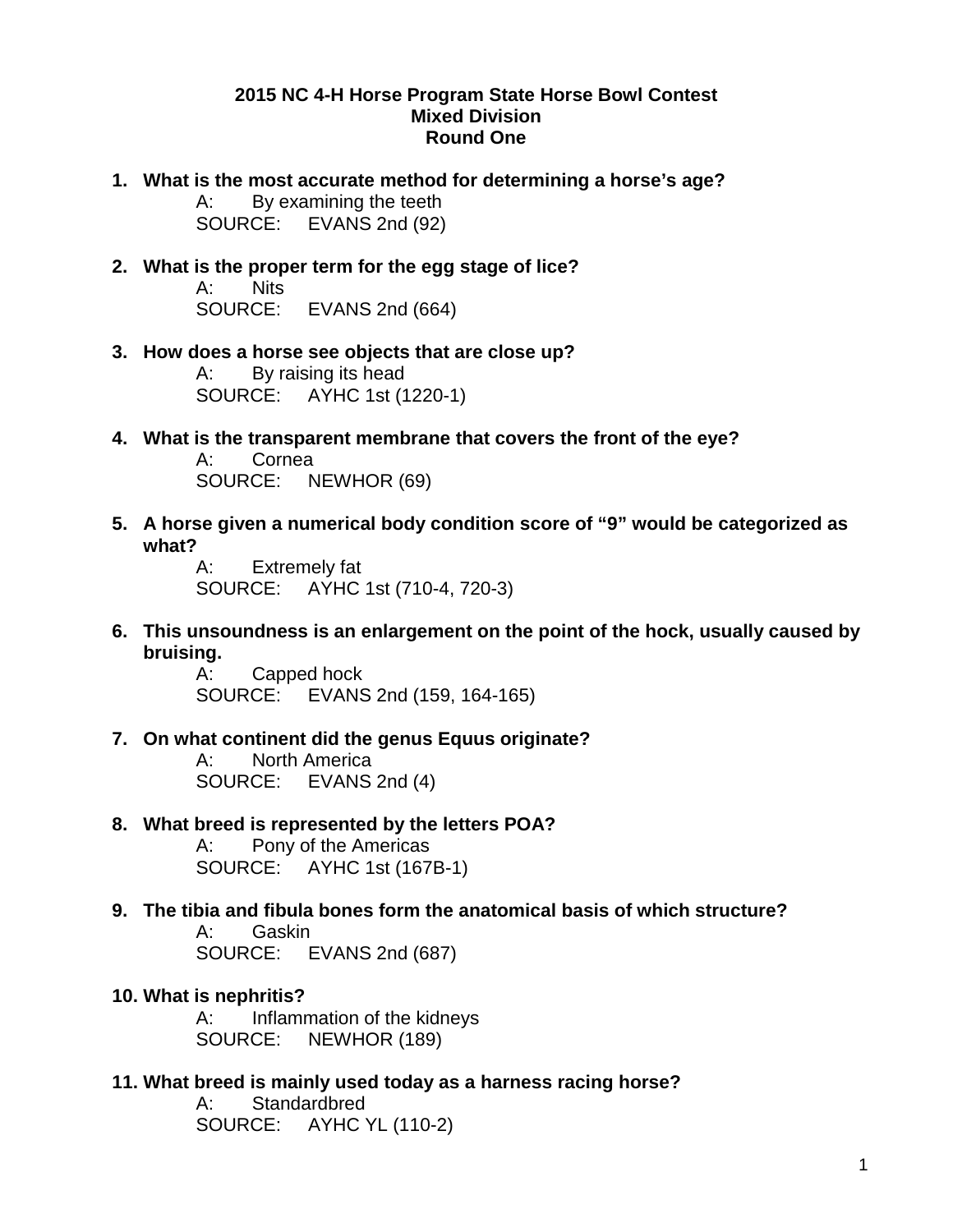**12. What is the term used to describe a professional specializing in equine hoof care?**

> A: Farrier SOURCE: AYHC 1st (555-1)

## **13. What is another name for excessive granulation tissue?**

Proud flesh SOURCE: AYHC YL (109-2)

## **14. Which state is best known for the development of the Fox Trotting Horse?**

A: Missouri SOURCE: EVANS 2nd (41)

## **BONUS ATTACHED**

## **15. What is another name for the prepuce of the stallion?**

A: Sheath SOURCE: EVANS 2nd (359)

## **BONUS**

## **16. Name four (4) vital signs you should assess during an examination of an unhealthy horse.**

- A: 1. Temperature<br>2. Pulse
	- 2. Pulse
	- 3. Respiration
	- 4. Capillary refill time
	- 5. Mucous membranes
	- 6. Skin pliability

SOURCE: AYHC 1st (425-1)

## **17. What is the primary site of fiber digestion in the horse?**

A: Large intestine (large colon) SOURCE: EVANS 2nd (199)

## **18. What is meconium?**

A: A foal's first stool SOURCE: KAINER (52)

## **19. A concave or sagging back is called what?**

A: Swayback or lordosis SOURCE: EVANS 2nd (152), EVANS 2nd (152)

## **BONUS ATTACHED**

**20. What is the major legume harvested for horse consumption?**

A: Alfalfa

SOURCE: LEWIS 2nd (63)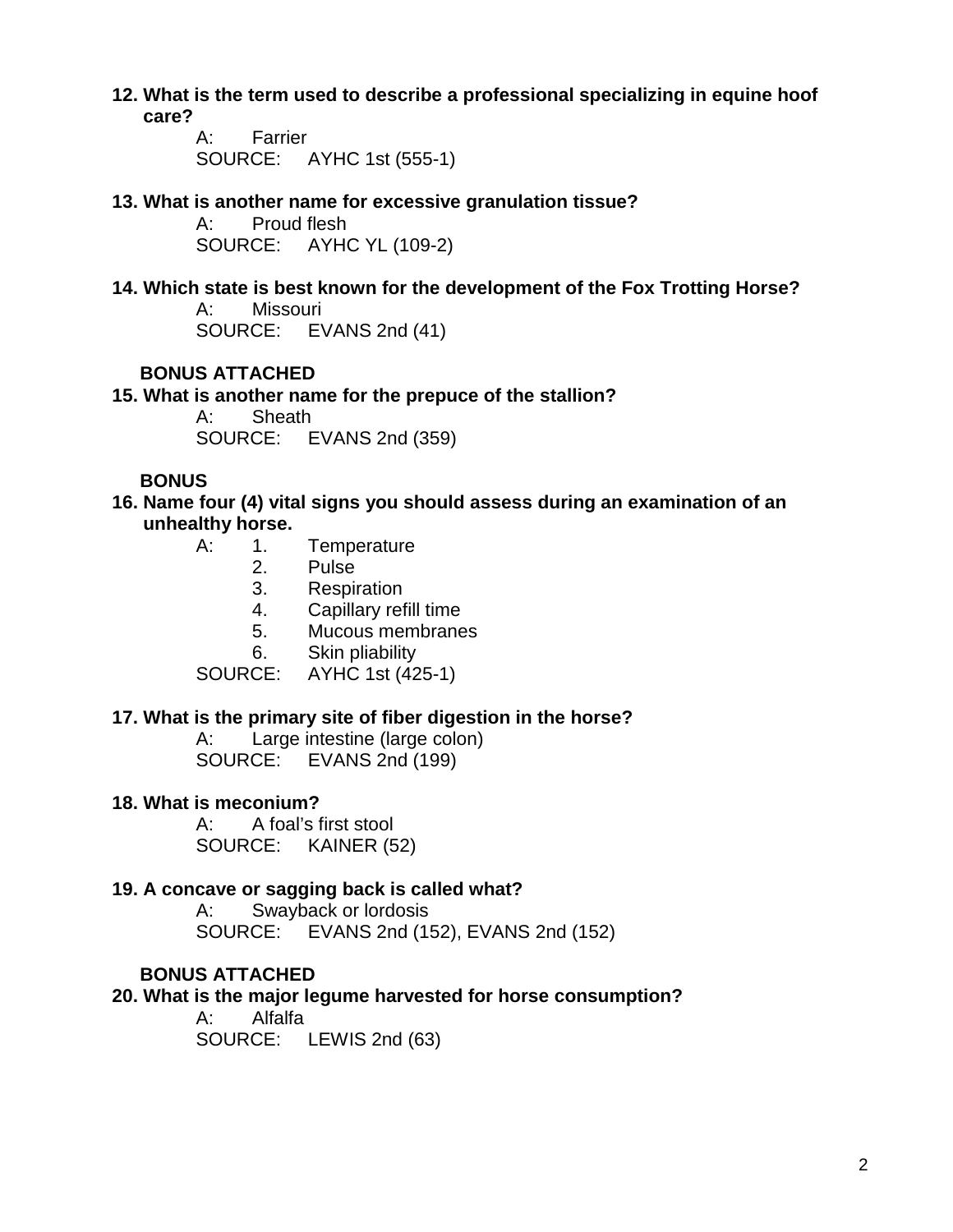**BONUS**

## **21. Name four (4) blemishes or unsoundnesses of the hind leg.**

- A: 1. Knocked down hip
	- 2. Stifle lameness or gonitis<br>3. Upward fixation of the pat
	- Upward fixation of the patella
	- 4. Stringhalt
	- 5. Capped hock
	- 6. Curb
	- 7. Thoroughpin
	- 8. Bog spavin
	- 9. Bone spavin (jack spavin)
	- 10. Occult spavin (blind spavin)<br>11. Blood spavin
	- Blood spavin

SOURCE: EVANS 2nd (164-166), NEWHOR (33)

**22. What is the name for a type of removable pad screwed into the horseshoe that is used when medication must be applied to the bottom of the foot?**

> A: Hospital plate or pad SOURCE: AYHC YL (231-3)

**23. This part of the horse should ideally be hard with a slick, shiny, and slightly waxy appearance. It is commonly called the horse's foot.**

> A: Hoof SOURCE: AYHC YL (104-2)

#### **24. Chronic Obstructive Pulmonary Disease (or COPD) is also known as what?**

A: Heaves SOURCE: EVANS 2nd (301), AYHC 1st (810-3)

## **BONUS ATTACHED**

## **25. What color describes a flaxen mane and tail?**

A: Yellow to almost white SOURCE: EVANS 2nd (476)

## **BONUS**

**26. Name the five (5) coat color variations.**

- A: 1. Dun
	- 2. Gray
	- 3. Palomino
	- 4. Paint/Pinto
	- 5. Roan
- SOURCE: EVANS 2nd (80)

## **27. The Coggin's test detects what disease?**

A: Equine Infectious Anemia (swamp fever) SOURCE: LEWIS 2nd (175)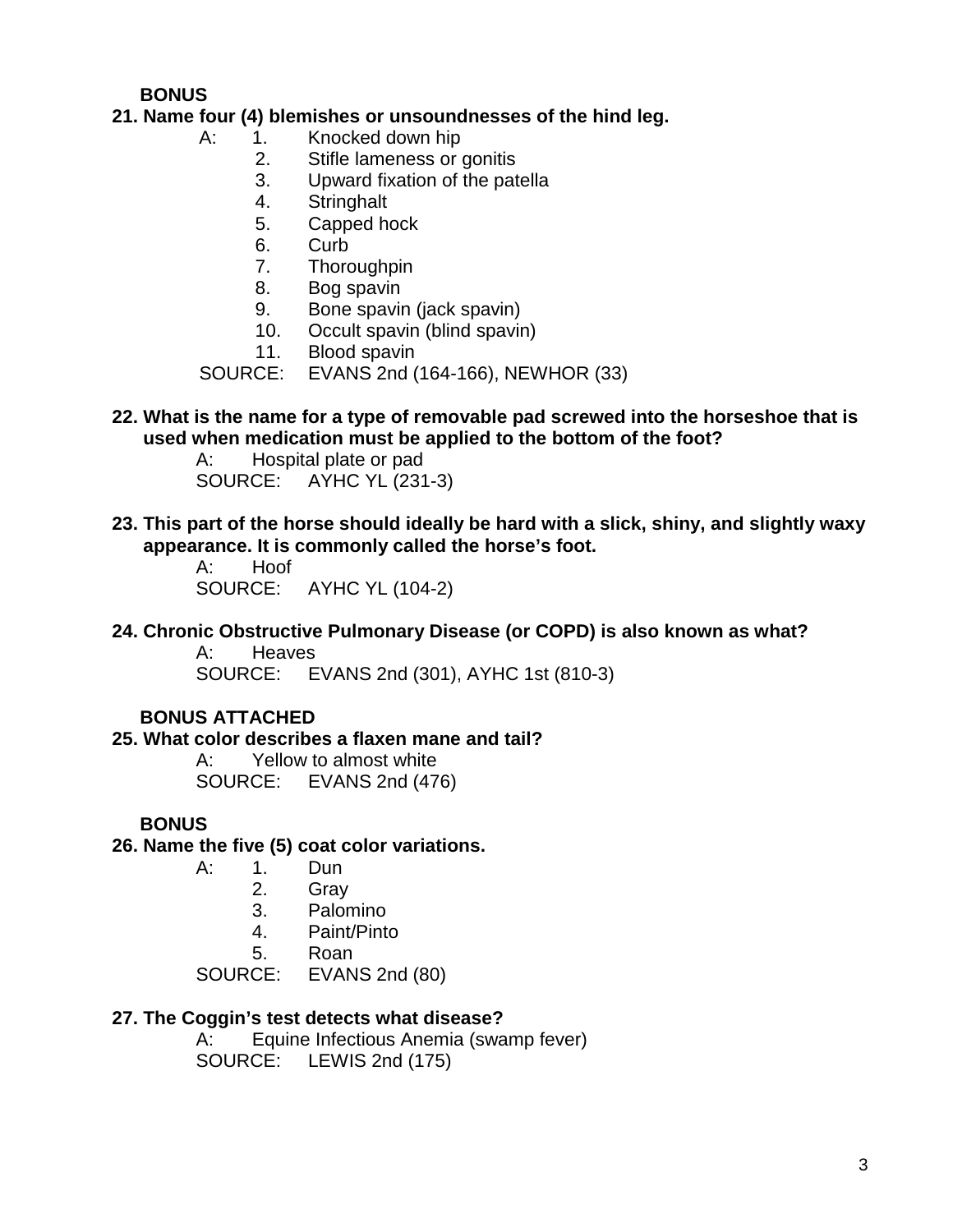**28. This type of pack saddle is usually rigged for a double cinch and is best suited for hanging panniers.**

> A: Crossbuck (sawbuck) SOURCE: AYHC 1st (1125-1)

- **29. What is another name for Founder?** Laminitis SOURCE: EVANS 2nd (297)
- **30. How many furlongs are in a one mile race?** A: 8 furlongs SOURCE: EVANS 2nd (139)
- **31. What is the recommended height for a horse stall?** A: 7-8 ft SOURCE: AYHC YL (107-2), AYHC 1st (320-5)
- **32. In what organ of the horse's body does blood become saturated with oxygen?**

A: Lungs SOURCE: AYHC 1st (830-1)

## **END OF ROUND ONE**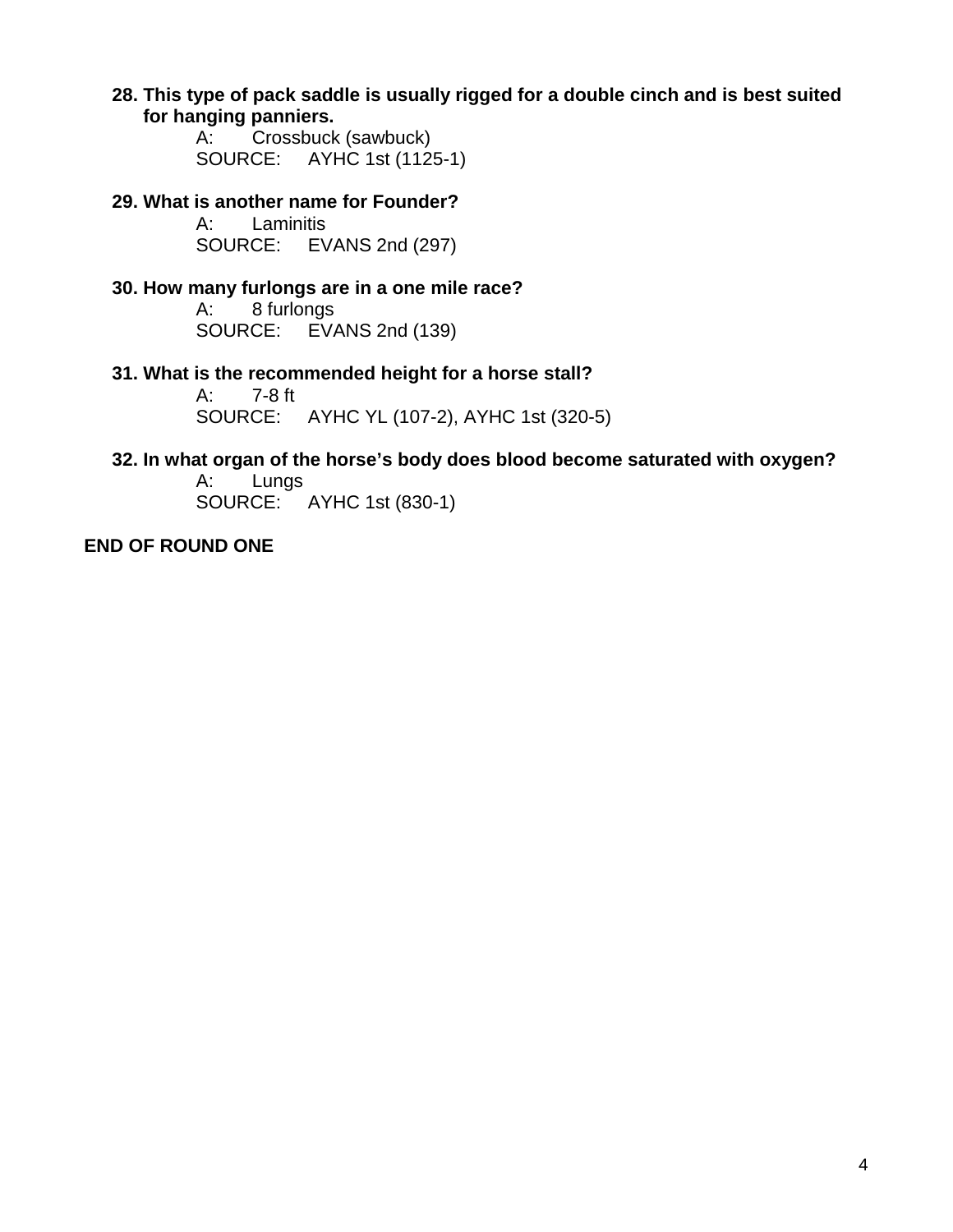#### **2015 NC 4-H Horse Program State Horse Bowl Contest Mixed Division Round Two**

- **1. What is the name for an infection of the frog that is common in stabled horses?** A: Thrush SOURCE: EVANS 2nd (167)
- **2. In the stallion, what structure near the testicle provides a place for storage and maturation of spermatozoa?**

A: Epididymis SOURCE: EVANS 2nd (358)

**3. What is the name for the second cervical vertebrae?** A: Axis

SOURCE: NEWHOR (19)

**4. Name the breed used as the foundation stock for remount stations of the Conquistadors; it is also known as the "horse with the fine walk."**

A: Paso Fino SOURCE: AYHC 1st (165B-1)

- **5. What is the name for a wound that has torn edges and is irregular in shape?** A: Laceration SOURCE: AYHC YL (109-1)
- **6. What is the name of the small snaffle bit that is used with a curb bit on the double bridle?**

A: Bridoon (also spelled bradoon) SOURCE: NEWHOR (39)

**7. Which animal related to the horse has a great deal more reasoning ability than the horse?**

A: Donkey SOURCE: AYHC 1st (1240-7)

**8. Buffalo gnats are another term for which type of fly?** 

A: Black flies SOURCE: AYHC YL (100-2)

**9. A mare's first estrous cycle after foaling is referred to as what?**

A: Foal heat SOURCE: LEWIS 2nd (238)

## **10. Wood shavings from which tree can cause laminitis?**

A: Black walnut SOURCE: AYHC 1st (330-1), LEWIS 2nd (323)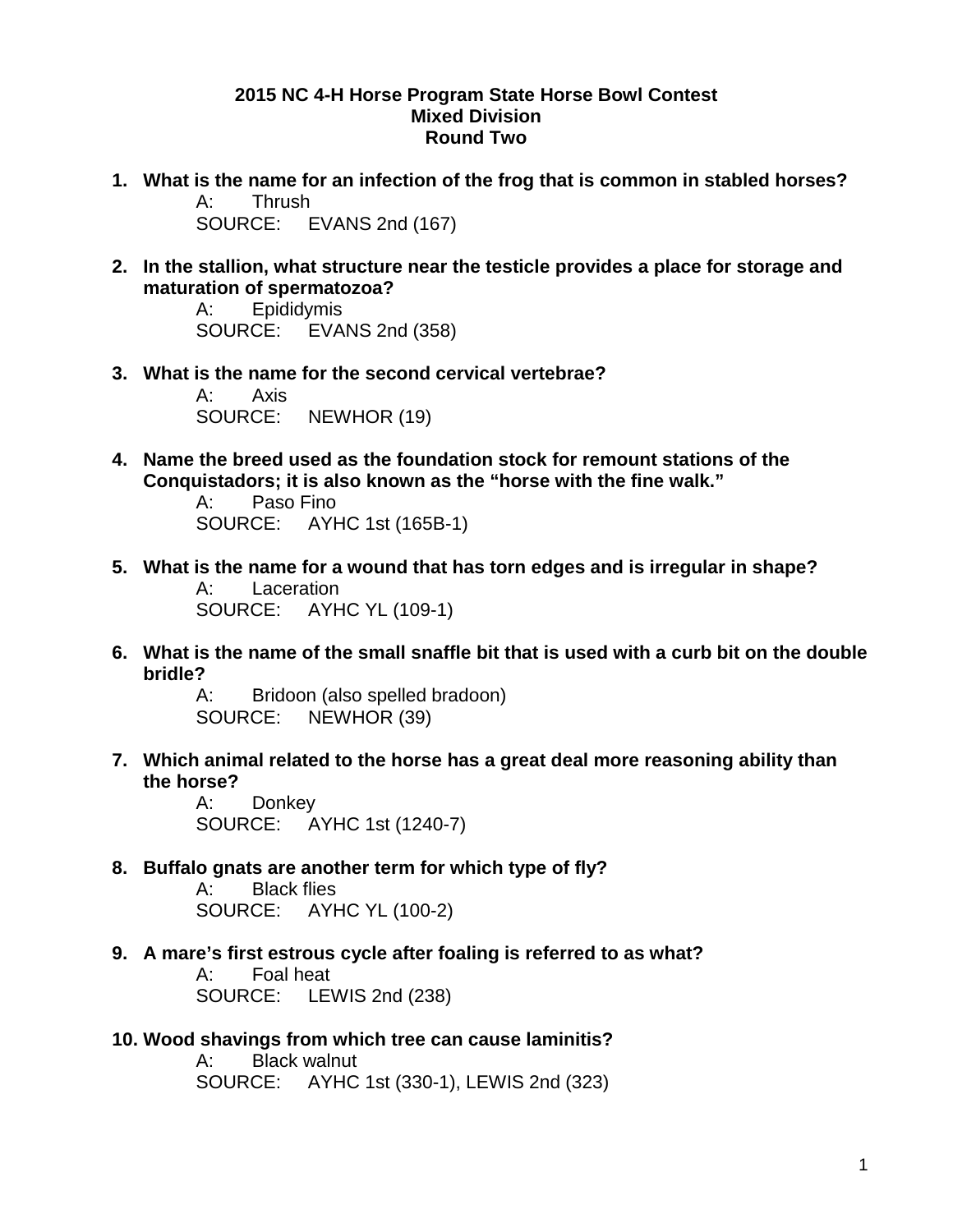**11. What is the name for chaps that extend slightly beyond the knee?**

A: Chinks SOURCE: NEWHOR (55)

**12. What disease is a horse most likely to get from a bite from a raccoon, skunk, or bat?**

> A: Rabies SOURCE: AYHC 1st (445-7)

**13. What English breed of horse most likely descended from the chargers used in the middle ages for jousts?** 

```
A: Shire
SOURCE: NEWHOR (243)
```
#### **14. What is another name for the shoulder blade?**

A: Scapula SOURCE: EVANS 2nd (97)

## **BONUS ATTACHED**

**15. Name the paint horse color pattern that is a mixture of the Overo and Tobiano patterns.** 

> A: Tovero SOURCE: AYHC 1st (159-3)

## **BONUS**

## **16. Name three (3) symptoms of tetanus.**

- A: 1. Stiffness of head and neck
	- 2. Constant erectness of ears
	- 3. Stiff tail
	- 4. Prominent third eye lid or prolapse of the third eye lid
	- 5. Inability to eat or drink

SOURCE: GRIFFITHS (172)

#### **17. The mouthpiece of a bridle is better known as what?**

A: Bit SOURCE: AYHC 1st (110-5)

## **18. The rasping or removal of sharp enamel points on the teeth is known as what?**

A: Floating SOURCE: AYHC 1st (405-2)

## **19. The growth of what in a pasture would indicate overgrazing or inadequate fertilization?**

A: Weeds SOURCE: AYHC 1st (730-2), LEWIS 2nd (107)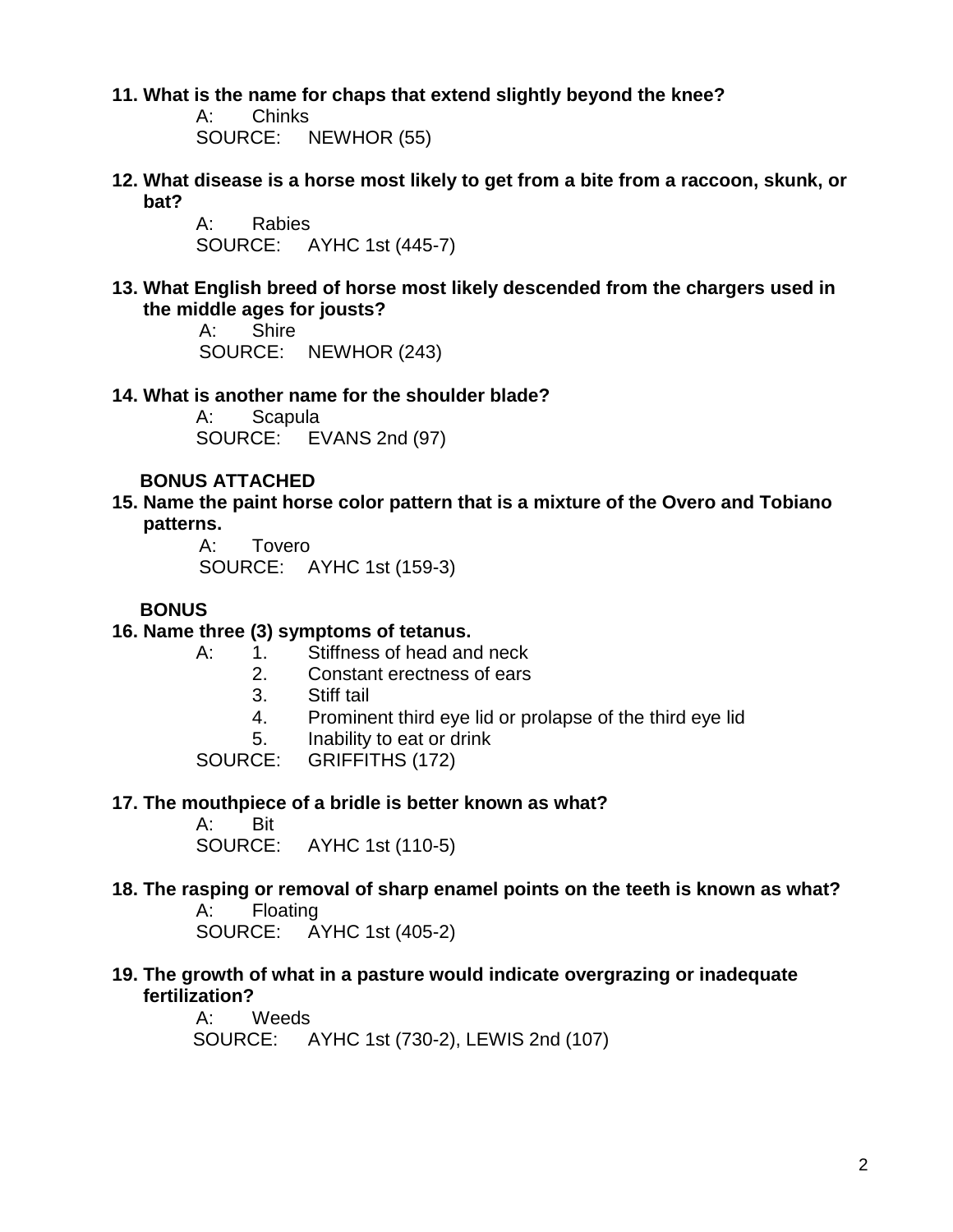### **BONUS ATTACHED**

#### **20. Erythrocytes are another name for what?**

A: Red blood cells SOURCE: EVANS 2nd (117)

**BONUS**

**21. Name four (4) horse colors that result from dilution of a base color.**

- A: 1. Buckskin
	- 2. Dun
	- 3. Grulla
	- 4. Palomino
	- 5. Cremello
	- 6. Perlino

SOURCE: EVANS 2nd (481-482)

## **22. Goiter can be caused by ingestion of too much or too little of this mineral.**

**Iodine** SOURCE: LEWIS 2nd (34)

## **23. What occurs during the third (3rd) stage of labor or parturition?**

A: The expulsion of the afterbirth or placenta SOURCE: EVANS 2nd (421)

#### **24. Name the official foundation sire of the Tennessee Walking Horse.**

A: Allan F-1 or Black Allan SOURCE: EVANS 2nd (40)

## **BONUS ATTACHED**

**25. When using a western saddle it is important for it to fit properly, especially across what part of the horse?**

> A: Withers SOURCE: AYHC YL (108-1)

#### **BONUS**

- **26. List four (4) methods of processing grain.**
	- A: 1. Grinding
		- 2. Dry rolling
		- 3. Crimping
		- 4. Roasting
		- 5. Pelleting
		- 6. Soaking
		- 7. Steam rolling
		- 8. Extruding

SOURCE: AYHC 1st (760-9)

#### **27. What color is a horse with a golden body color, white mane and tail, and no dorsal stripe?**

A: Palomino SOURCE: AYHC 1st (164B-1)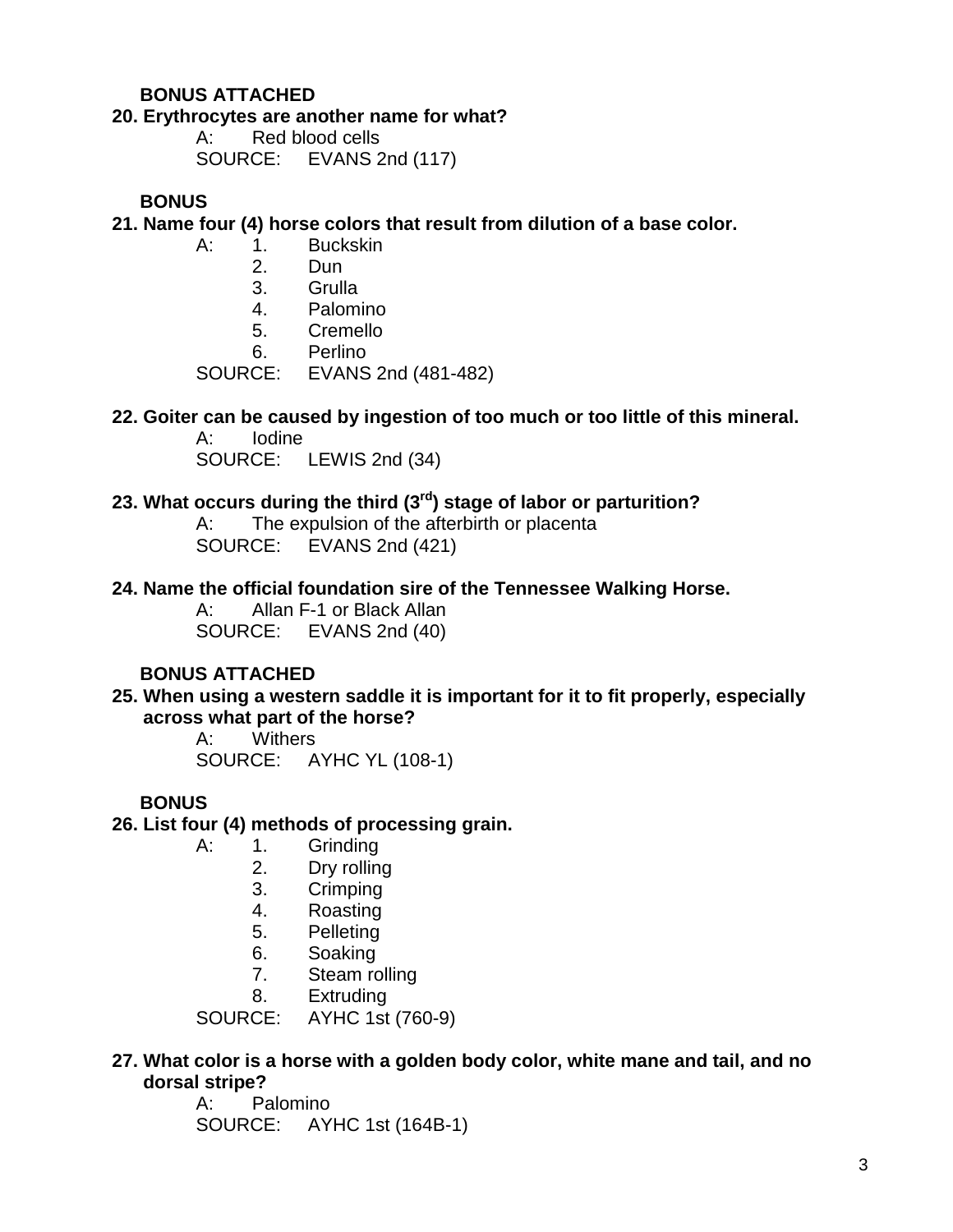## **28. What insect commonly causes problems with alfalfa hay?**

A: Blister beetle SOURCE: AYHC 1st (760-2), LEWIS 2nd (364-365)

**29. If a horse has a retained cap, what is its problem?** A: It failed to shed (lose) deciduous teeth<br>SOURCE: AYHC 1st (405-2) AYHC 1st (405-2)

**30. What is the name for milk produced by the mare for the first few days after foaling?**

> A: Colostrum SOURCE: NEWHOR (62)

**31. What is the muscle that separates the abdominal and thoracic cavities?**

A: Diaphragm SOURCE: NEWHOR (80)

**32. This type of wound is superficial and results from scraping against an irritant surface.**

A: Abrasion SOURCE: AYHC YL (109-1)

**END OF ROUND TWO**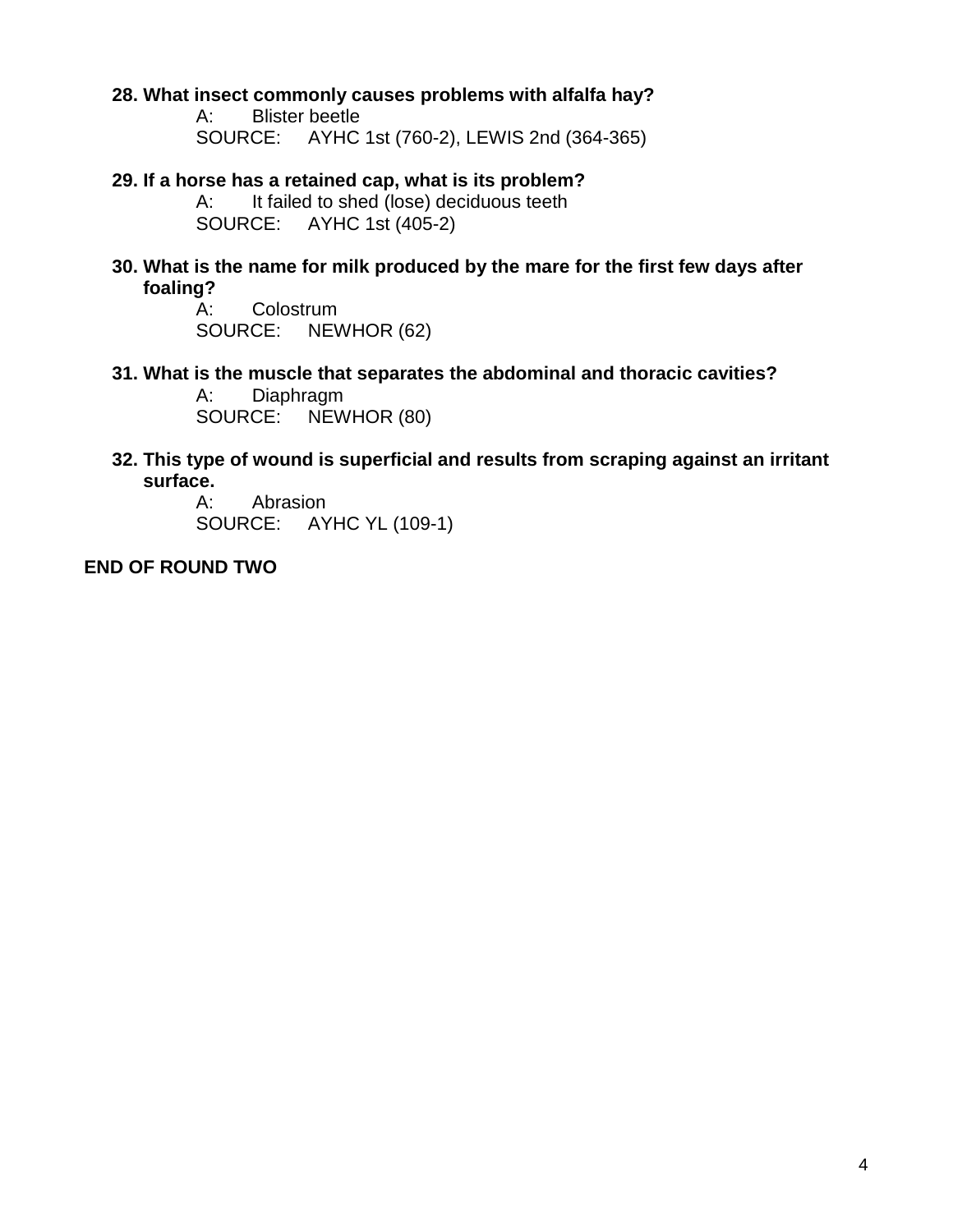## **2015 NC 4-H Horse Program State Horse Bowl Contest Mixed Division Round Three**

**1. Which cereal grain is available in regular, heavy and hull-less types?**

A: Oats SOURCE: LEWIS 2nd (73)

**2. A horse has several blind spots. Name a situation when a rider would need to take the visual limitations of their horse into consideration.**

A: Nearing a jump, crossing a stream, approaching a barrel in a barrel pattern, stepping over an object on a trail SOURCE: GRIFFITHS (58)

- **3. Why would an owner administer an anthelmintic to their horse?** A: For internal parasite control or to de-worm them SOURCE: LEWIS 2nd (159), NEWHOR (12)
- **4. What pony breed is known for its jumping ability?**

Connemara SOURCE: EVANS 2nd (65)

- **5. Dressage is the French term meaning what?** A: Training SOURCE: AYHC 1st (181D-1), NEWHOR (84)
- **6. If you see a horse prick up its ears in a certain direction, why should you pay attention?**
	- A: Horses can hear sounds in ranges that humans cannot; horses can move their ears and hear in almost any direction SOURCE: GRIFFITHS (64)
- **7. Name the contagious disease caused by infection with Streptococcus equi?** A: Strangles (distemper) SOURCE: EVANS 2nd (596), AYHC 1st (615-1)
- **8. What is the term for a mare that has never been bred?**

A: Maiden SOURCE: NEWHOR (174)

- **9. What is the common name for the second and fourth metacarpal bones?** A: Splint bones SOURCE: EVANS 2nd (685)
- **10. The esophageal sphincter muscle is responsible for the horse's inability to do what two things?**

A: Vomit and burp SOURCE: GRIFFITHS (110)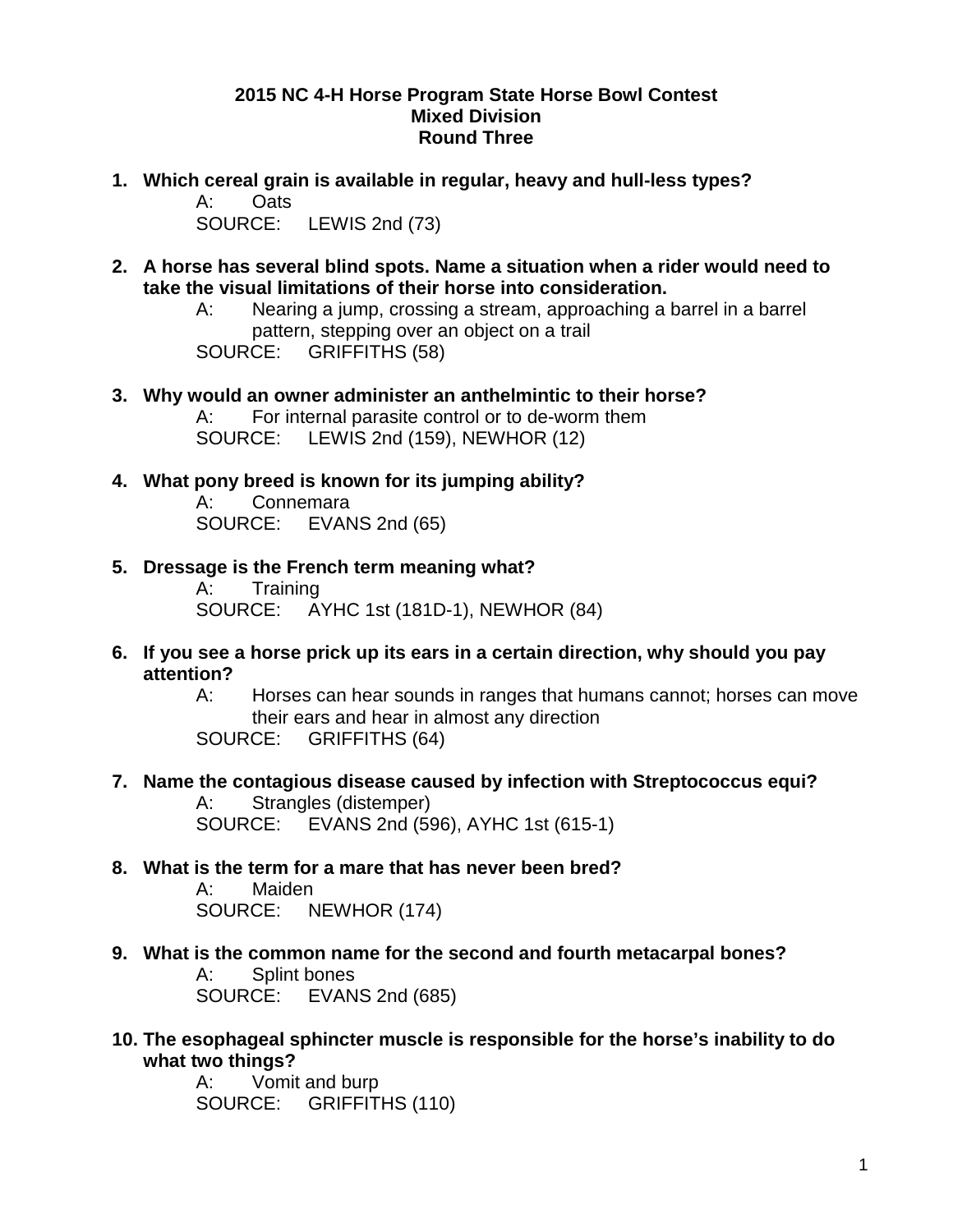#### **11. Spermatozoa are transported from the tail of the epididymis to the urethra by what structure?**

A: Vas deferens SOURCE: EVANS 2nd (358)

**12. A horse can become infected with this parasite after ingesting an oribatid mite while grazing.**

> A: Tapeworms SOURCE: AYHC 1st (430-4)

## **13. What is a vector?**

A: A living or non-living thing that can transmit infective agents SOURCE: GRIFFITHS (169)

## **14. Linseed meal is a by-product of what seed?**

A: Flax SOURCE: LEWIS 2nd (85)

## **BONUS ATTACHED**

**15. The travel distance to a fire extinguisher from any point in the barn should be no more than how many feet?**

A: 75 feet SOURCE: AYHC 1st (340-2)

## **BONUS**

**16. List four (4) of the seven (7) macro-minerals needed by the body.** 

- A: 1. Calcium
	- 2. Phosphorus
	- 3. Sodium
	- 4. Chlorine
	- 5. Potassium
	- 6. Magnesium
	- 7. Sulfur

SOURCE: LEWIS 2nd (19)

## **17. In what year was the AQHA (American Quarter Horse Association) formed?**

A: 1940 SOURCE: AYHC 1st (153-1)

**18. What is the term commonly used to describe the behavioral signs of abdominal pain in horses?**<br>A: Colie

Colic SOURCE: AYHC 1st (635-1)

## **19. What surface should you never stand a horse on when measuring height?**

A: Dirt or gravel SOURCE: GRIFFITHS (27)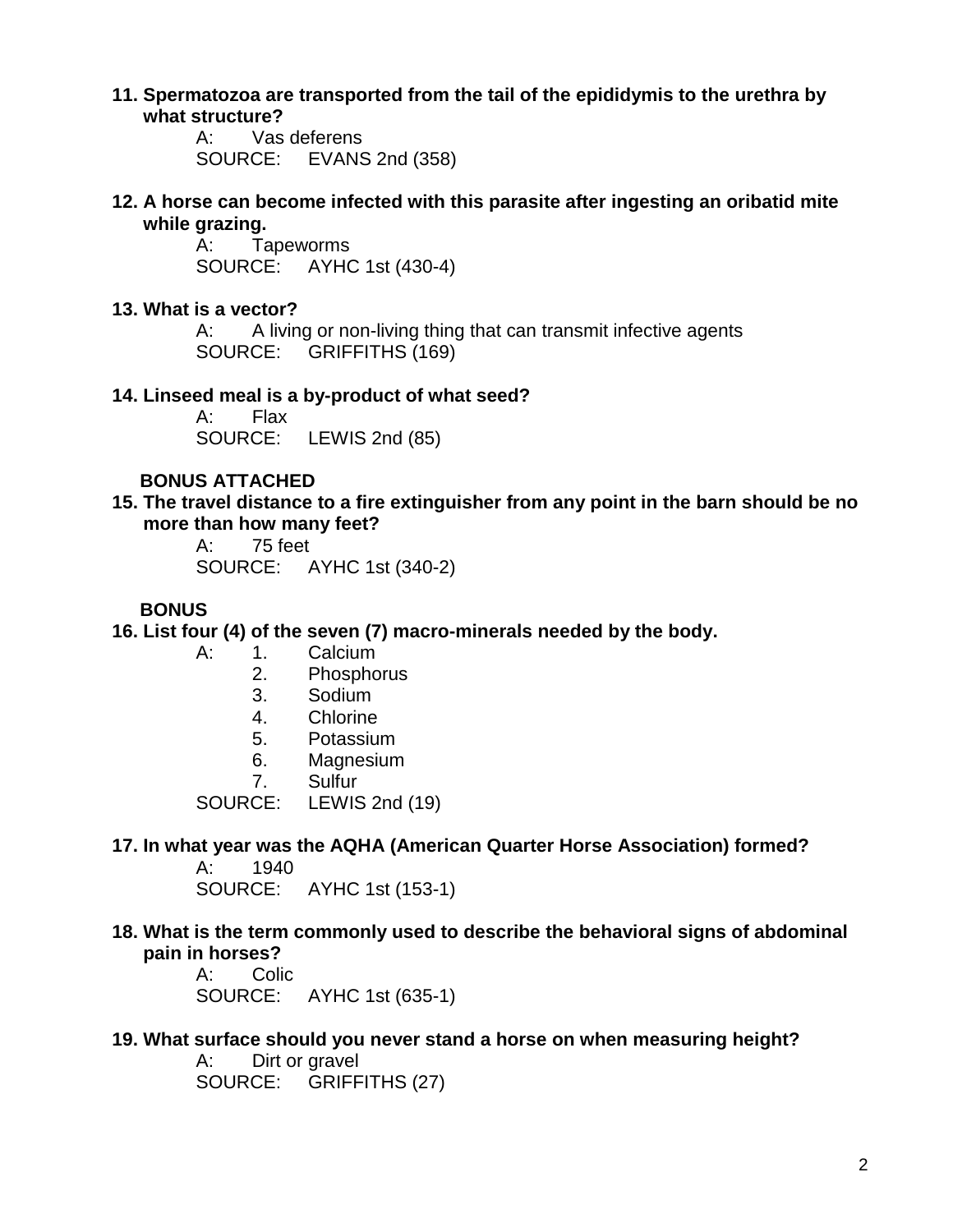## **BONUS ATTACHED**

#### **20. The sex of a foal is determined by which parent?**

A: Sire SOURCE: GRIFFITHS (74)

**BONUS**

#### **21. List four (4) advantages of feeding cubed or pelleted hay.**

- A: 1. Less wastage
	- 2. Reduced intestinal fill (thus horse can consume more)
	- 3. Less storage space needed
	- 4. Reduced transportation cost
	- 5. Ease of transport for feeding away from home
	- 6. Minimal dust (when made properly)
	- 7. Reduced feces
	- 8. Reduced mold spores
	- 9. Reduced cost compared to hay (region dependent)

SOURCE: LEWIS 2nd (67)

#### **22. What is the term for the louder and deeper vocalization of the donkey?**

- A: Bray SOURCE: GRIFFITHS (21)
- **23. Name the parasite that mainly infects young foals and is ingested via larvae in the mare's milk.**

A: Threadworms (strongyloides westeri) SOURCE: AYHC 1st (430-3)

**24. Muscles are classified into three (3) categories. Which one is under voluntary control and functions in the movement of the horse?**

> A: Skeletal muscle SOURCE: AYHC 1st (840-1)

## **BONUS ATTACHED**

#### **25. Chewing wood, eating bedding, or eating feces are behaviors seen in horses that do not have sufficient amounts of what in their diets?**

A: Long-stemmed roughage or hay SOURCE: AYHC 1st (710-5)

## **BONUS**

**26. Name four (4) of the five (5) basic coat colors.**

- A: 1. Black
	- 2. Bay
	- 3. Brown
	- 4. Chestnut
	-

5. White<br>SOURCE: EVAN  $EVANS$  2nd (90)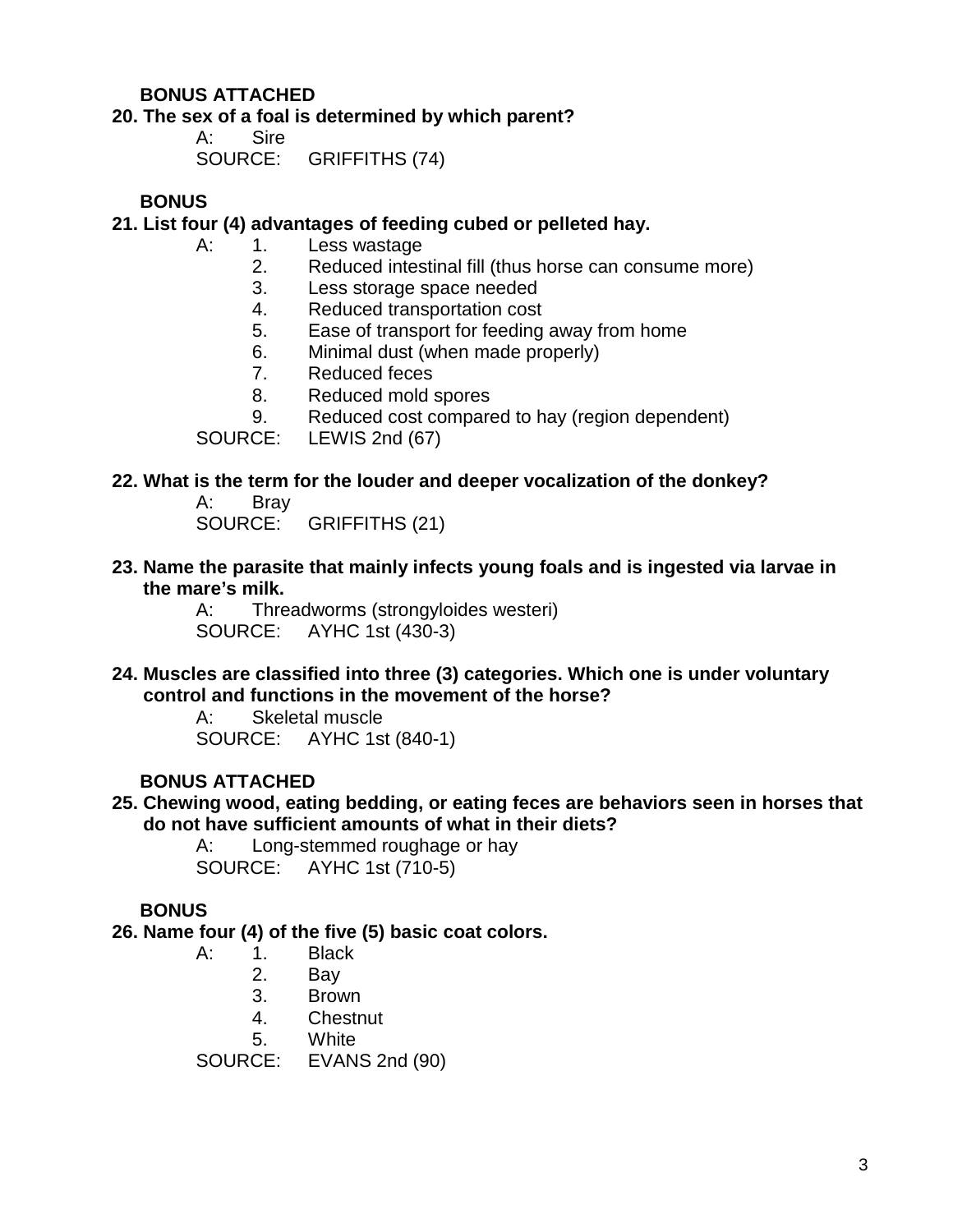## **27. One of the first requirements for registration in the United States Trotting Association is the ability to trot or pace a mile in what amount of time?**

A: 2 minutes 30 seconds SOURCE: AYHC 1st (160-1)

**28. What part of the brain controls coordination of movement?**

Cerebellum SOURCE: NEWHOR (53)

### **29. What is the function of vitamin K?**

A: It is needed to produce factors that ensure proper blood clotting SOURCE: GRIFFITHS (125)

#### **30. Which bacterium causes tetanus or lockjaw?**

A: Clostridium tetani SOURCE: EVANS 2nd (601)

#### **31. Describe what is meant by the term "singlefoot gait."**

A: There is a brief moment where the horse has only 1 foot on the ground SOURCE: GRIFFITHS (81)

## **32. What is the maximum height of a Shetland pony in inches?**

A: 46 inches SOURCE: EVANS 2nd (58)

## **END OF ROUND THREE**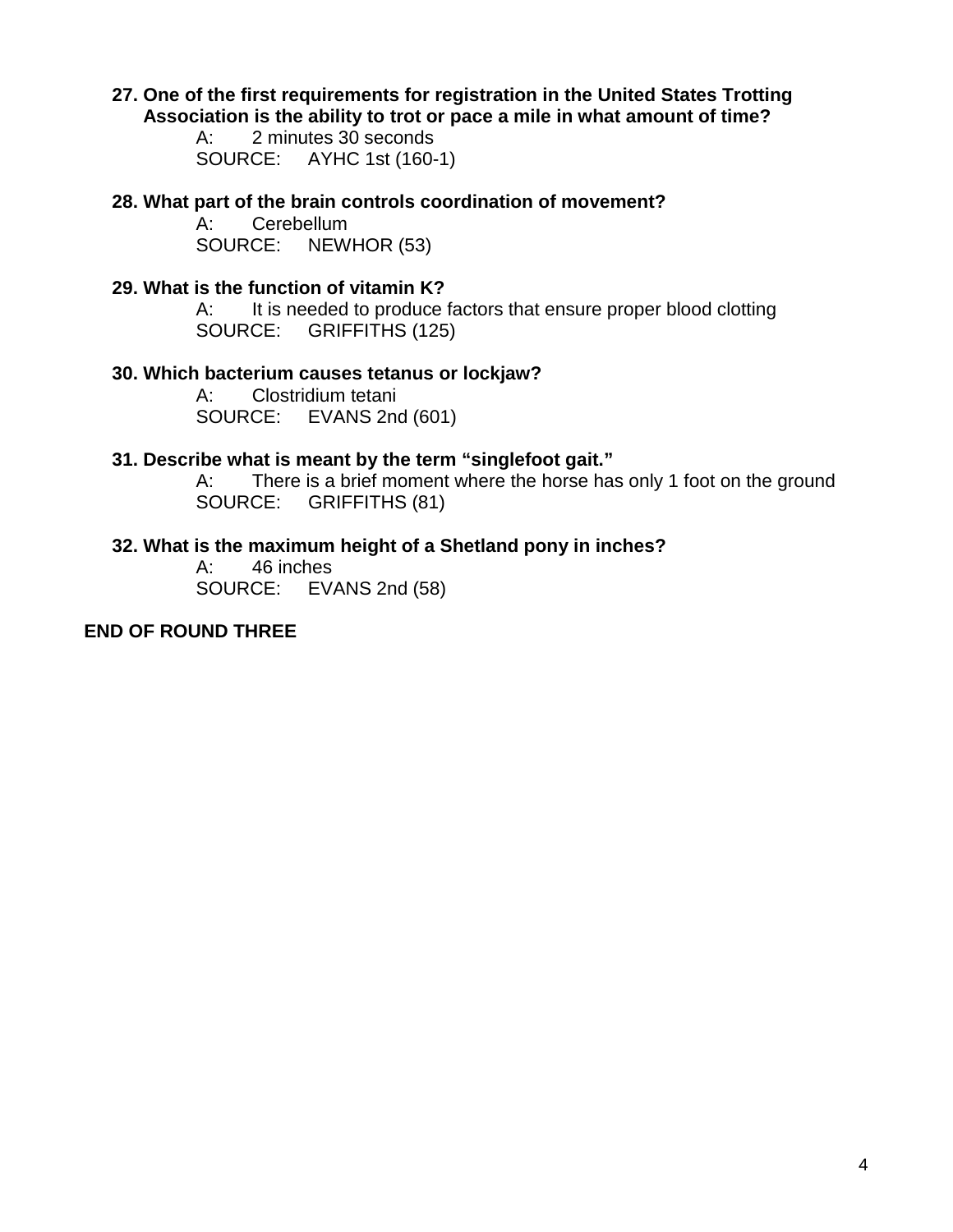## **2015 NC 4-H Horse Program State Horse Bowl Contest Mixed Division Round Four**

**1. Body condition in horses is measured on what numerical scale?**

A: 1 to 9 SOURCE: LEWIS 2nd (11), AYHC 1st (720-3)

- **2. The oviducts connect the ovary to what structure in the mare?** A: Uterus SOURCE: LEWIS 2nd (403)
- **3. What is a true Navajo blanket made from?** A: Wool SOURCE: AYHC 1st (1100-5)
- **4. What is considered to be the normal resting respiration rate of a foal?** A: 20-40 breaths per minute SOURCE: GRIFFITHS (155)
- **5. This appears at the gum margin of the upper corner incisors at about 10 years of age.**

A: Galvayne's groove SOURCE: AYHC YL (105-2); EVANS 2nd (93)

**6. 2 part question: How many times should you vaccinate a pregnant mare for rhinopneumonitis during her pregnancy and do you need to vaccinate her foal for rhinopneumonitis once it is born?**

> A:  $3 \times (5, 7, \text{ and } 9 \text{ months})$ ; yes SOURCE: EVANS 2nd (614)

**7. Following ovulation, this structure forms on the ovary and secretes progesterone.**

A: The corpus luteum (CL) SOURCE: LEWIS 2nd (236)

**8. What type of wound is characterized by a small skin opening with soft tissue penetration to various depths?**

A: Puncture wound SOURCE: AYHC YL (109-1)

**9. Name the hormone secreted by one animal that alters the behavior of another animal.**

A: A pheromone SOURCE: NEWHOR (211)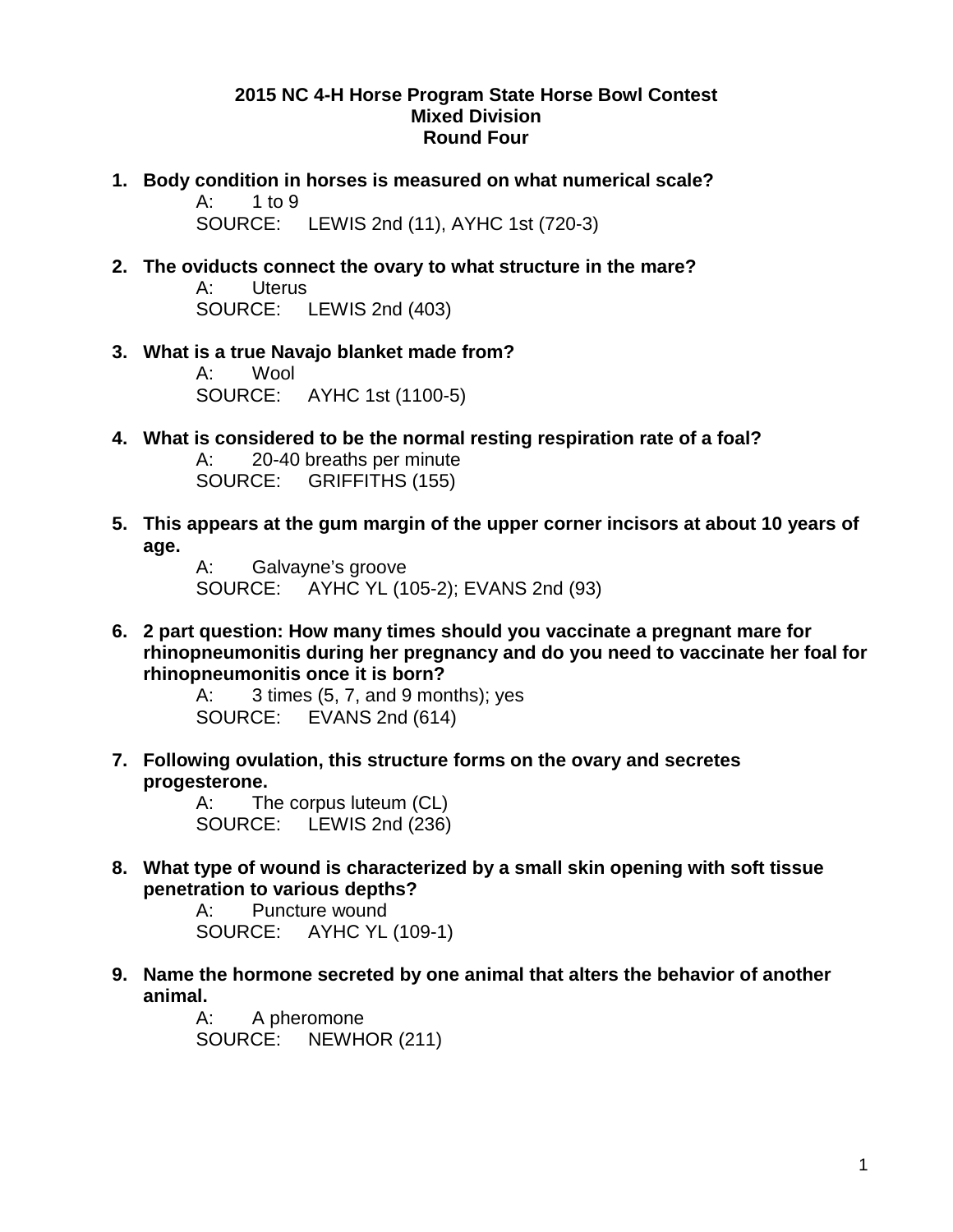**10. The leaves of what tree are toxic in the wilted or dried state but are safe for horses to eat when fresh and green?** 

> A: Red maple tree SOURCE: LEWIS 2nd (331)

**11. What breed was developed for its smooth gaits, such as the flat foot walk, running walk, and "rocking chair" canter?**

A: Tennessee Walking Horse SOURCE: AYHC YL (110-1)

## **12. Hambletonian is a famous sire from which breed?**

A: Standardbred SOURCE: EVANS 2nd (28-29)

## **13. What is the bedding of choice for foaling stalls?**

A: Straw SOURCE: AYHC 1st (330-1)

#### **14. A diet with excessive phosphorus may cause what condition?**

A: Big Head Disease (osteodystrophia fibrosa) or hyperparathyroidism SOURCE: GRIFFITHS (132, 135)

## **BONUS ATTACHED**

**15. What is the title of the cowboy who helps the rodeo rider off a bronc when the ride is completed?**

> A: Pickup man SOURCE: NEWHOR (211)

## **BONUS**

- **16. Name five (5) types of corrective and therapeutic shoes or modifications that can be made to shoes.**
	- A: 1. Half-rim
		- 2. Square toe
		- 3. Calk at first outside nail hole
		- 4. Heel calks
		- 5. Lateral toe extension
		- 6. Shoe with trailer
		- 7. Half shoe
		- 8. Bar across break over point
		- 9. Rolled toe
		- 10. Bar shoe
		- 11. Slippered heels
		- 12. Chadwick spring
		- 13. Heart bar shoe

SOURCE: EVANS 2nd (166-168)

## **17. If a horse is cantering in the clockwise direction, what lead would be correct?**

A: Right lead

SOURCE: GRIFFITHS (76)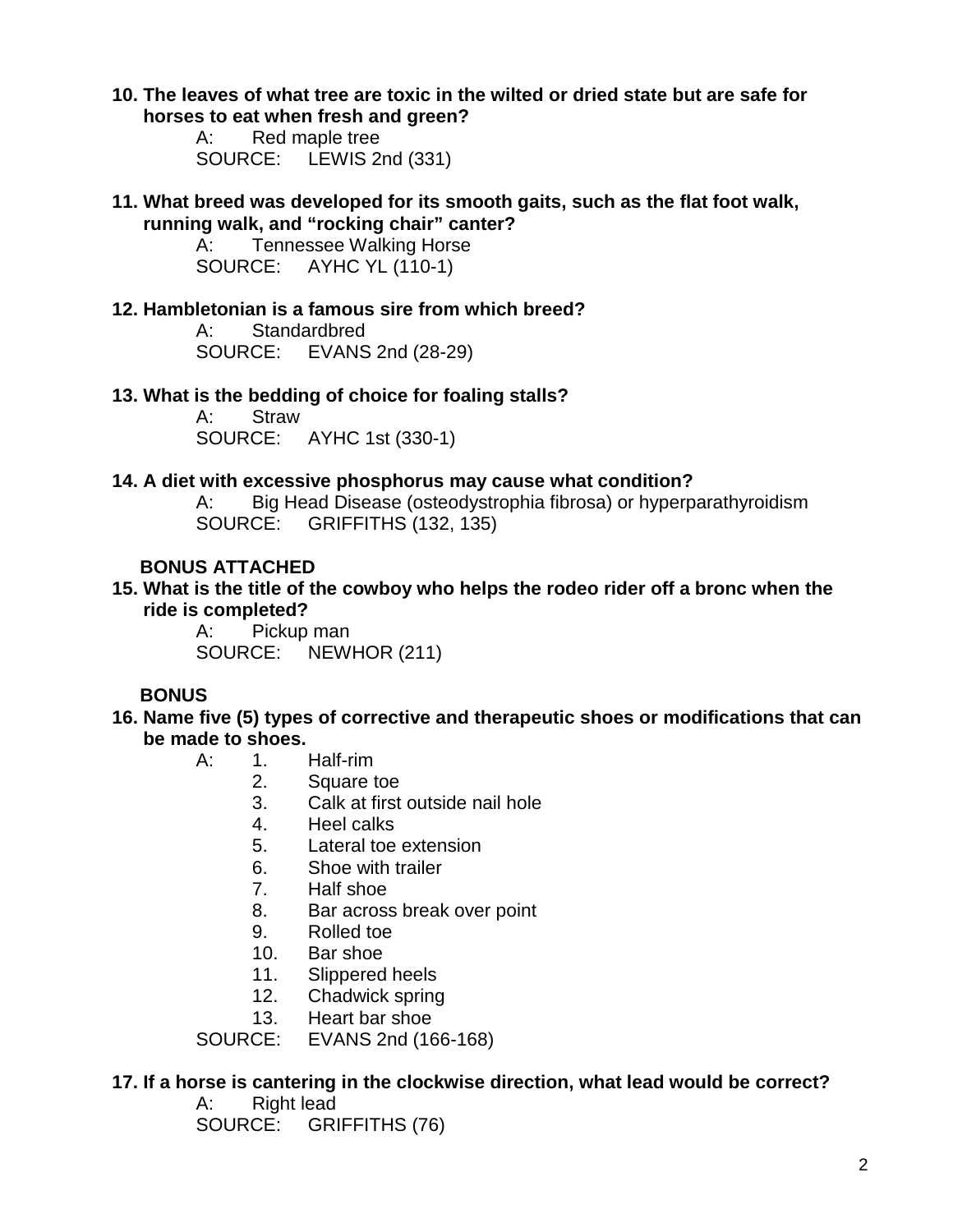#### **18. Describe the term "tostado."**

A: A red-colored horse with darker red-colored points SOURCE: GRIFFITHS (45)

**19. Melanoma tumors are most commonly associated with what coat color?**

A: Gray SOURCE: EVANS 2nd (514)

## **BONUS ATTACHED**

**20. This type of bit has a mouthpiece that is jointed with a ring at each end, giving direct pressure on the corners of the horse's mouth.**

> A: Snaffle bit SOURCE: AYHC YL (108-3)

## **BONUS**

- **21. Name four (4) body areas where fat cover is assessed when using the body condition scoring system for horses.**
	- A: 1. Back
		- 2. Ribs at midbarrel
		- 3. Neck
		- 4. Behind the shoulders at the forerib
		- 5. Withers
		- 6. Tailhead

SOURCE: AYHC YL (203-2)

#### **22. What is the color marking that extends from the coronary band almost to the knee of the horse?**

A: Stocking SOURCE: AYHC 1st (140-2)

#### **23. The primary site of fat-soluble vitamin absorption is where?**

A: Small intestine SOURCE: EVANS 2nd (200)

#### **24. During the breeding season, how long is the mare's estrous cycle?**

A: 21 days (+/- 2 days) SOURCE: LEWIS 2nd (236)

#### **BONUS ATTACHED**

#### **25. The establishment of dominance hierarchies among groups of horses is commonly referred to as what?**

A: Pecking order SOURCE: EVANS 2nd (677)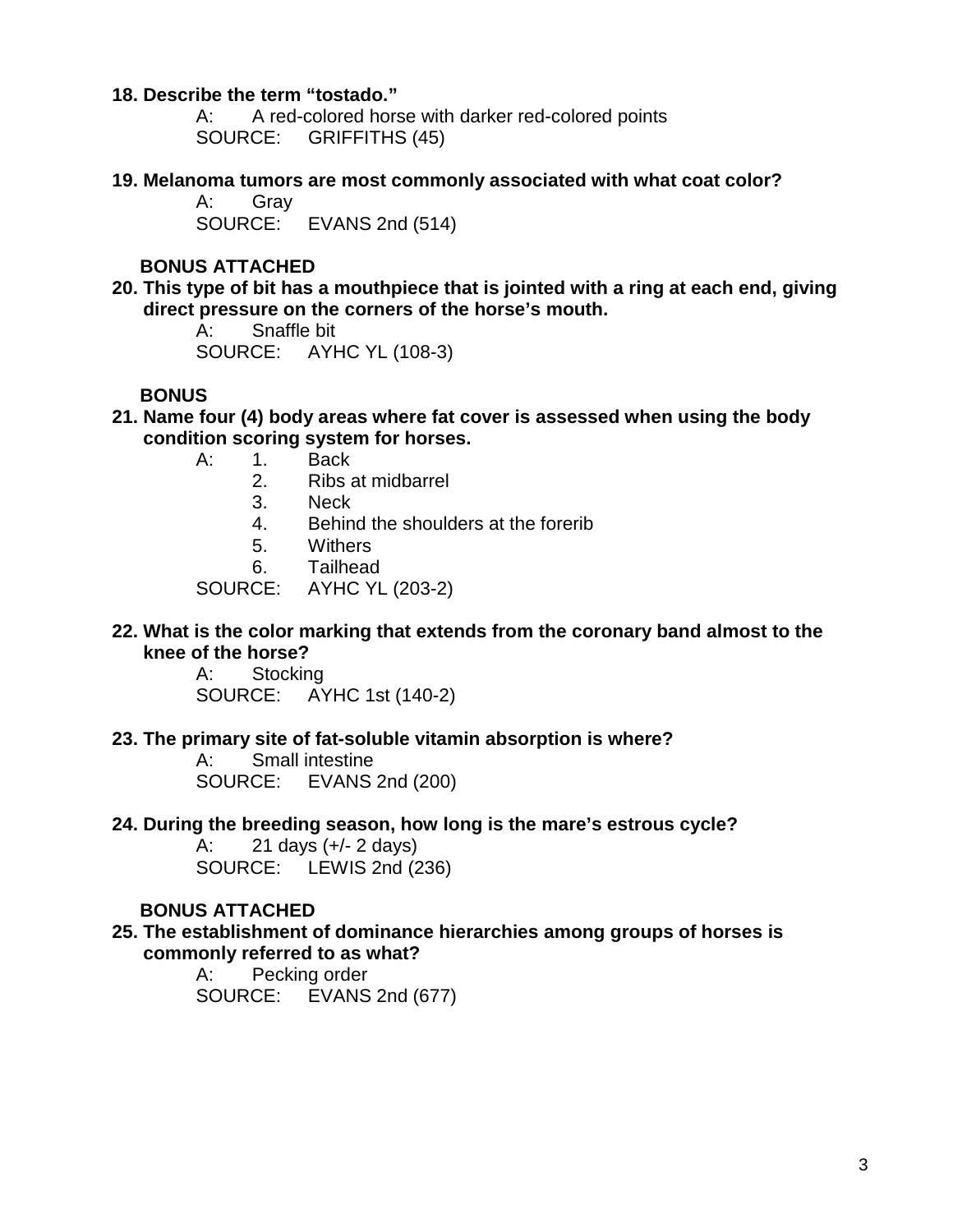## **BONUS**

#### **26. Name four (4) artificial gaits that have four-beats.**

- A: 1. Amble
	- 2. Rack
	- 3. Stepping pace
	- 4. Pacing walk
	- 5. Slow gait
	- 6. Running walk
	- 7. Paso
	- 8. Single foot

SOURCE: EVANS 2nd (178)

#### **27. What is the term for inflammation in a joint?**

A: Arthritis SOURCE: AYHC 1st (350-2)

**28. The fundamental purpose of this riding discipline is to develop, through standardized progressive training methods, the horse's natural athletic ability and willingness to perform.**

> A: Dressage SOURCE: AYHC 1st (181D-1)

**29. The rack is a flashy gait performed by which breed?**

A: American Saddlebred SOURCE: EVANS 2nd (40)

**30. Concave or rim horseshoes have creasing all the way around the shoe. What is the benefit of this design?**

> A: It provides for greater traction SOURCE: AYHC YL (231-2)

**31. The artery that carries blood from the heart to the lungs is called what?**

A: Pulmonary artery SOURCE: NEWHOR (222)

- **32. Horses with this genetic disease have a defect that causes their skin to be overly stretchable, fragile, and vulnerable to trauma.**
	- A: Hereditary equine regional dermal asthenia (HERDA) or Hyperelastosis cutis (HC)

SOURCE: AYHC 1st (675-1)

#### **END OF ROUND FOUR**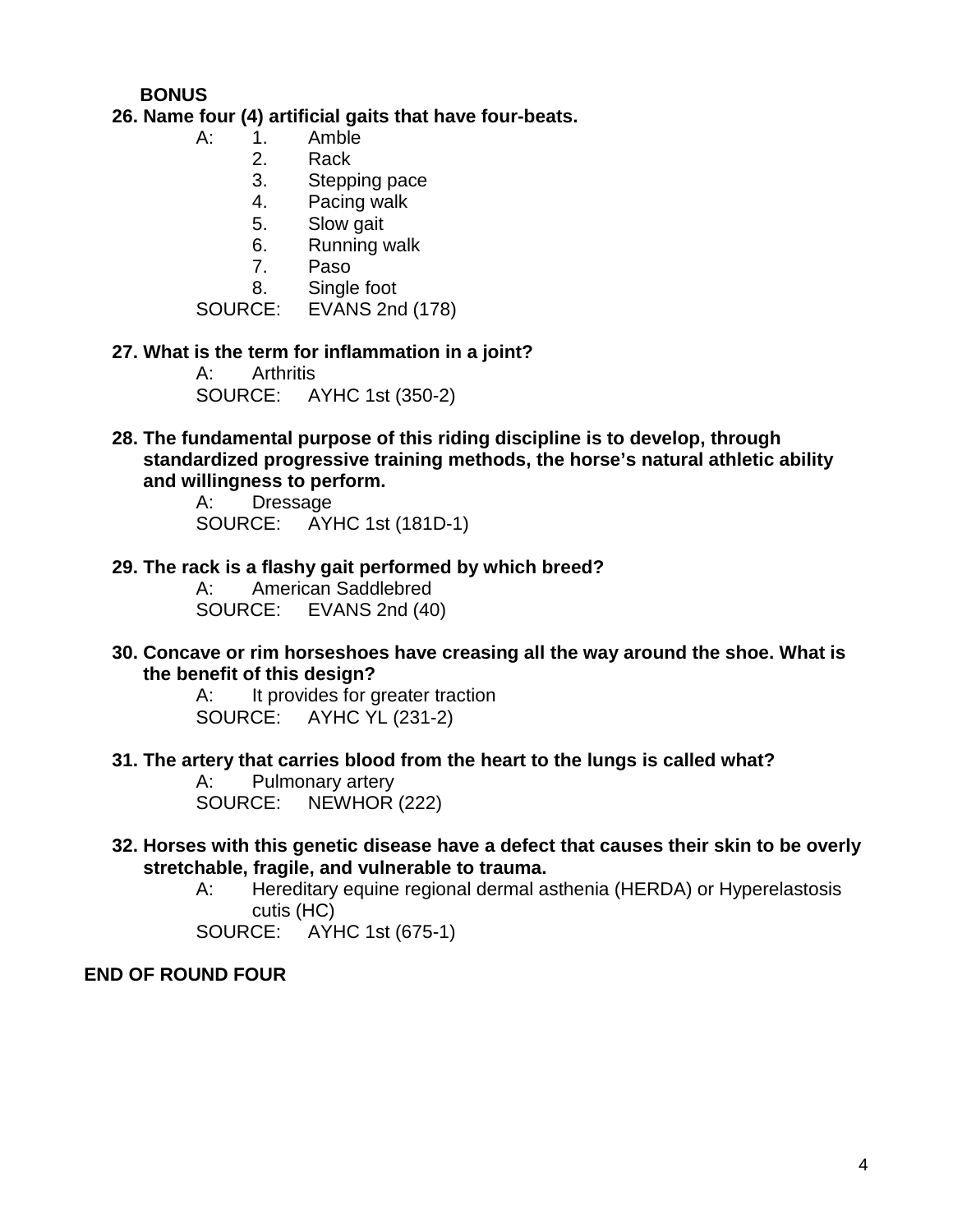#### **2015 NC 4-H Horse Program State Horse Bowl Contest Mixed Division Round Five**

- **1. What is a common outward sign exhibited by a horse infected with pinworms?** A: Tail rubbing SOURCE: AYHC 1st (430-6)
- **2. What is the main artery of the hind leg?** A: The femoral artery SOURCE: EVANS 2nd (706)
- **3. This term is used to describe foaling problems that prevent delivery of the foal by the mare's effort alone.**

A: Dystocia SOURCE: EVANS 2nd (423)

- **4. What is the term for an infection that is transmissible from animals to humans?** A: Zoonosis SOURCE: NEWHOR (298)
- **5. What is the name for the sharp beveled heads on some horseshoe nails used to increase traction on icy surfaces?**

A: Frosthead SOURCE: EVANS 2nd (739)

**6. What substance accumulates in the muscles and causes soreness and stiffness after an intense exercise workout?**

> A: Lactic acid or lactate SOURCE: AYHC 1st (895-1)

**7. At what age do the permanent central incisors erupt?**

A:  $2\frac{1}{2}$  years SOURCE: AYHC 1st (405-1)

**8. A sudden movement of the horse away from a real or perceived reason for alarm is known as?**

> A: Shying or bolting SOURCE: LEWIS 2nd (378)

- **9. What is the outer layer of skin called?** A: Epidermis SOURCE: EVANS 2nd (128)
- **10. What is a good source of iodine?**

A: Iodized salt SOURCE: GRIFFITHS (138)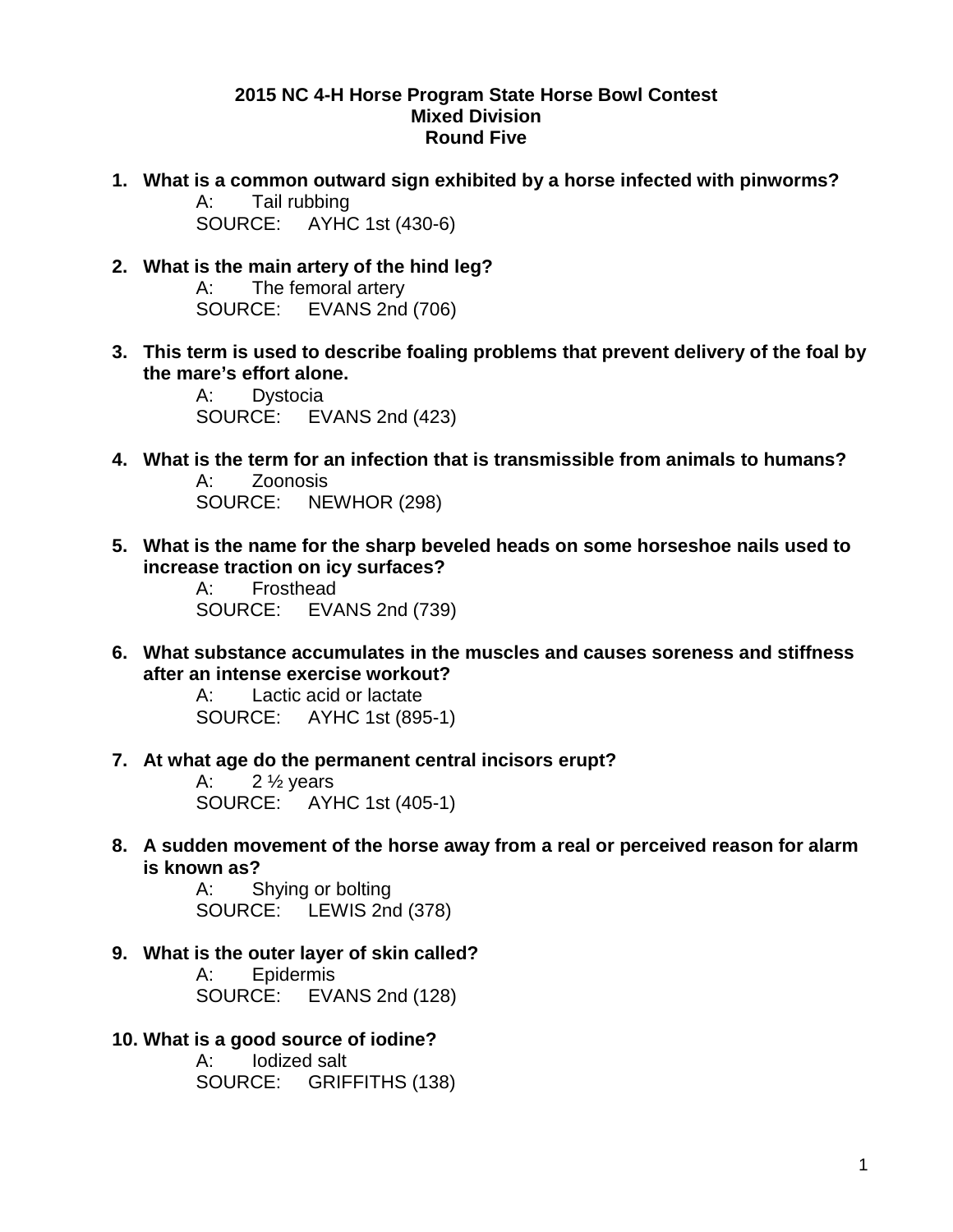#### **11. What cells in the blood are known for their role in blood clotting?**

A: Platelets SOURCE: NEWHOR (214)

## **12. What color results from the single dilution of black?**

A: Grulla SOURCE: EVANS 2nd (81)

## **13. How does a horse become infected with West Nile Virus?**

A: Through the bite of an infected mosquito SOURCE: AYHC 1st (665-1)

#### **14. What are the two (2) types of horse trailer hitches?**

A: Gooseneck and bumper pull SOURCE: AYHC 1st (1155-1)

## **BONUS ATTACHED**

#### **15. What is the normal body temperature range of the average adult horse?**

A: 99-101 degrees Fahrenheit SOURCE: GRIFFITHS (155)

#### **BONUS**

- **16. Put the following four (4) bones of the horse in order from proximal to distal: humerus, carpus, ulna, metacarpus.**
	- Humerus
		- 2. Ulna
		- 3. Carpus
		-

4. Metacarpus<br>SOURCE: EVANS 2nd EVANS 2nd (91)

#### **17. What is the main artery that carries blood away from the heart?**

A: Aorta SOURCE: NEWHOR (13)

#### **18. Name the bridle used on gaited horses that is double-bitted and double-reined?**

A: Weymouth bridle or double bridle SOURCE: NEWHOR (290)

#### **19. What is the term for a horse with low withers and very heavy shoulder muscling?** A: Mutton withered

SOURCE: NEWHOR (184)

#### **BONUS ATTACHED**

**20. Which small horse breed is native to Sweden and served as a mount for the Vikings?**

> A: Gotland SOURCE: EVANS 2nd (74)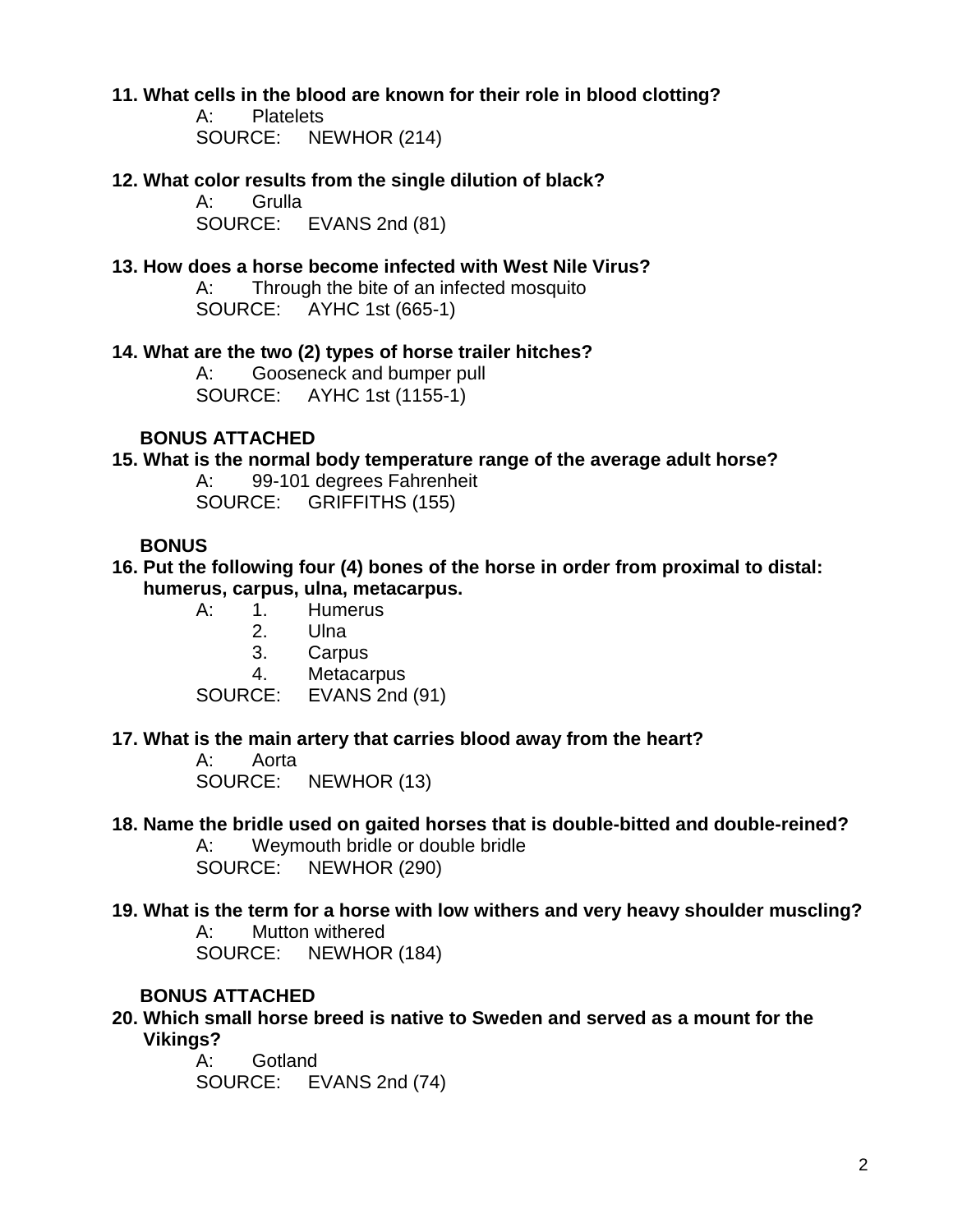## **BONUS**

## **21. List four (4) hormones related to reproduction in the stallion.**

- A: 1. GnRH
	- 2. LH (luteinizing hormone)
	- 3. FSH (follicle stimulating hormone)
	- 4. Testosterone
	- 5. Inhibin
	- 6. Melatonin

SOURCE: EVANS 2nd (361-362), AYHC 1st (920-2)

## **22. What disease is characterized by excessive hair growth that fails to shed?**

A: Cushing's syndrome SOURCE: AYHC 1st (450-5)

## **23. What term describes a bad habit that may affect a horse's usefulness, dependability, or health?**<br>A: Vice

**Vice** SOURCE: EVANS 2nd (182)

## **24. What is necrosis?**

A: Death of skin or tissue SOURCE: AYHC YL (109-3)

## **BONUS ATTACHED**

## **25. Name the soft, puffy, fluid filled blemish that occurs around a joint capsule, tendon sheath, or bursa.**

A: Wind puff (wind gall, road puff, road gall) SOURCE: EVANS 2nd (162)

## **BONUS**

## **26. What are the three (3) main goals of wound treatment?**

- A: 1. Control hemorrhage or bleeding
	- 2. Clean wound.
	- 3. Promote rapid healing.

SOURCE: AYHC YL (109-4)

## **27. What coat color is a form of dun with a yellowish or flesh-colored body and a red tail and dorsal stripe?**

A: Red dun SOURCE: AYHC 1st (140-2)

## **28. What is the major site for bacterial invasion in a new foal's body?**

A: Navel stump or umbilicus SOURCE: AYHC YL (230-2)

#### **29. Name one muscle that aids in temperature regulation of the testes to ensure proper sperm production.**

A: Cremaster or tunica dartos SOURCE: AYHC 1st (980-4)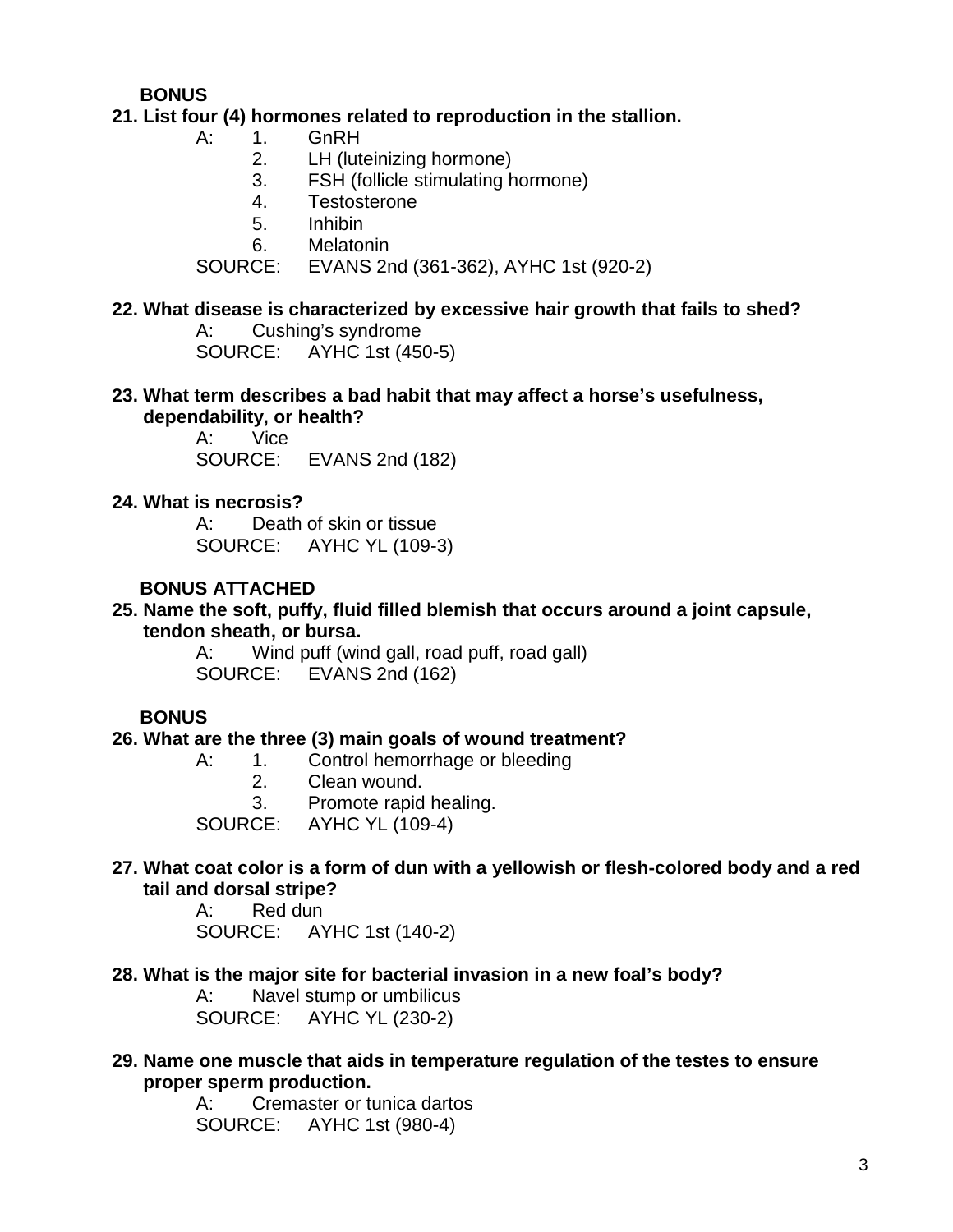**30. What is an example of a non-living vector that can transmit EEE or eastern equine encephalitis?**<br>A: Hypoderm

Hypodermic needle SOURCE: GRIFFITHS (169)

**31. What is the simplest and least expensive method of dry processing grain? Grinding** 

SOURCE: AYHC 1st (760-9)

**32. In general, the angle of the horse's pastern corresponds to the angle of what other body part?**<br>A: Shou

Shoulder SOURCE: AYHC YL (232-2)

**END OF ROUND FIVE**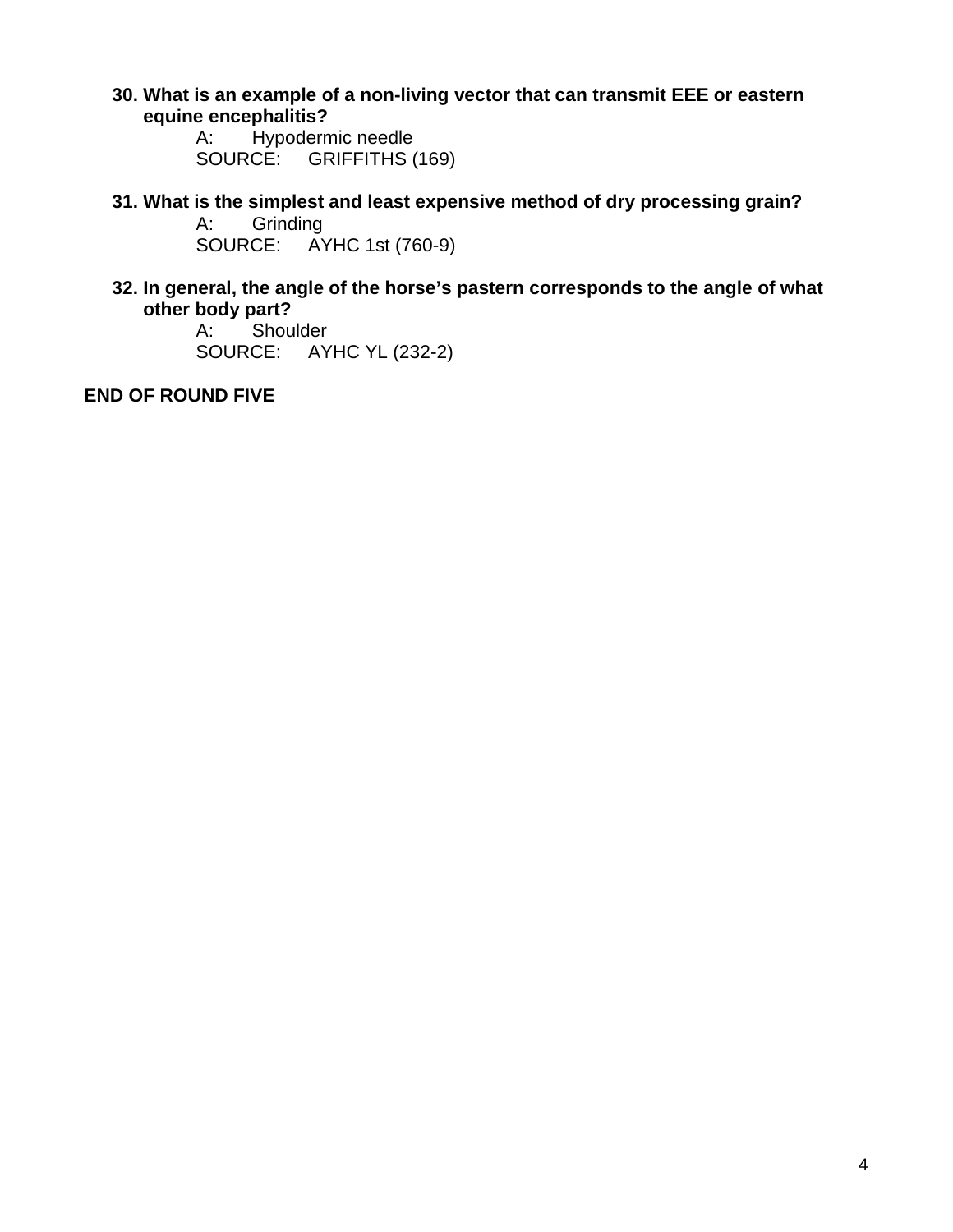#### **2015 NC 4-H Horse Program State Horse Bowl Contest Mixed Division Round Six**

**1. What term is used to describe competitive games on horseback that are usually based on speed?**<br>A: Gymk

**Gymkhana** SOURCE: NEWHOR (126)

- **2. What is the anatomical name for the hind cannon bone?** A: Metatarsal bone (third metatarsal) SOURCE: EVANS 2nd (684-685)
- **3. How is an English saddle measured?** A: From the saddle nail to the mid-point of the cantle SOURCE: AYHC 1st (1100-3)
- **4. What is the physical appearance of an animal due to the arrangement of muscle, bone, and other body tissues?**

A: Conformation SOURCE: AYHC 1st (220-1)

- **5. Name the condition characterized by blood in the respiratory tract after exercise.**  A: Exercise induced pulmonary hemorrhage, EIPH, bleeders SOURCE: AYHC 1st (810-2)
- **6. Dan Patch was a famous horse from which breed?** A: Standardbred SOURCE: EVANS 2nd (29-30)
- **7. What is the term for a horse whose front toes point inward?**  A: Pigeon toed SOURCE: AYHC 1st (230-1)
- **8. Sexual receptivity in mares, or showing heat, is also known as what?** A: Estrus SOURCE: LEWIS 2nd (235)
- **9. Name the bone that fuses with the radius to form the forearm of the horse?** A: Ulna SOURCE: NEWHOR (278)
- **10. If the middle incisors are so far forward that they do not contact the incisors of the lower jaw, the horse is said to be what?**

A: Parrot-mouthed SOURCE: AYHC 1st (405-4)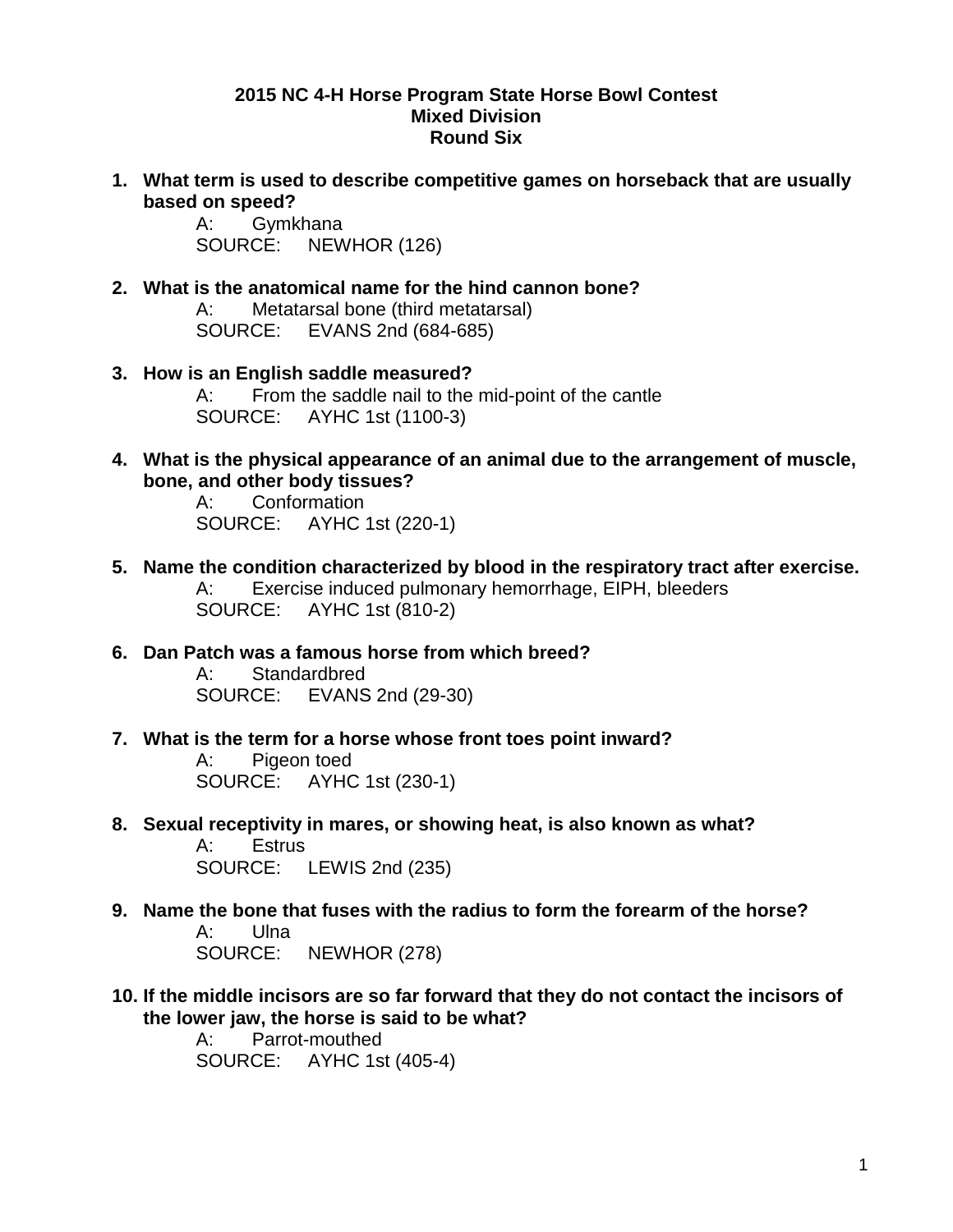#### **11. What is the name for the semi-horny structure located above the knee on the medial side of the legs?**

A: Chestnuts SOURCE: EVANS 2nd (688)

## **12. What is the stored form of glucose called?**

**Glycogen** SOURCE: LEWIS 2nd (391)

## **13. Approximately 60% of the horse's iron is found in what substance?**

A: Hemoglobin in the red blood cells SOURCE: GRIFFITHS (139)

## **14. Which part of the digestive system is the site of major nutrient absorption?**

A: Small intestine SOURCE: AYHC 1st (710-1)

## **BONUS ATTACHED**

#### **15. What is meant by the term 'anaerobic' reaction?**

A: A reaction that does not use oxygen SOURCE: AYHC 1st (850-1)

## **BONUS**

## **16. Name four (4) of the six (6) joints that comprise the front leg.**

- A: 1. Shoulder
	- 2. Elbow
	- 3. Carpus (knee)
	- 4. Fetlock
	- 5. Pastern
	- 6. Coffin

SOURCE: EVANS 2nd (98)

## **17. What is the main way horses become infected with Lyme disease?**

A: Through the bite of a tick SOURCE: AYHC 1st (655-1)

## **18. Which type of vision allows a horse to see objects in greater detail and in three dimensions?**

A: Binocular vision SOURCE: GRIFFITHS (58)

## **19. What Native American tribe played an important role in the development of the Appaloosa breed?**

A: Nez Perce SOURCE: AYHC 1st (152B-1)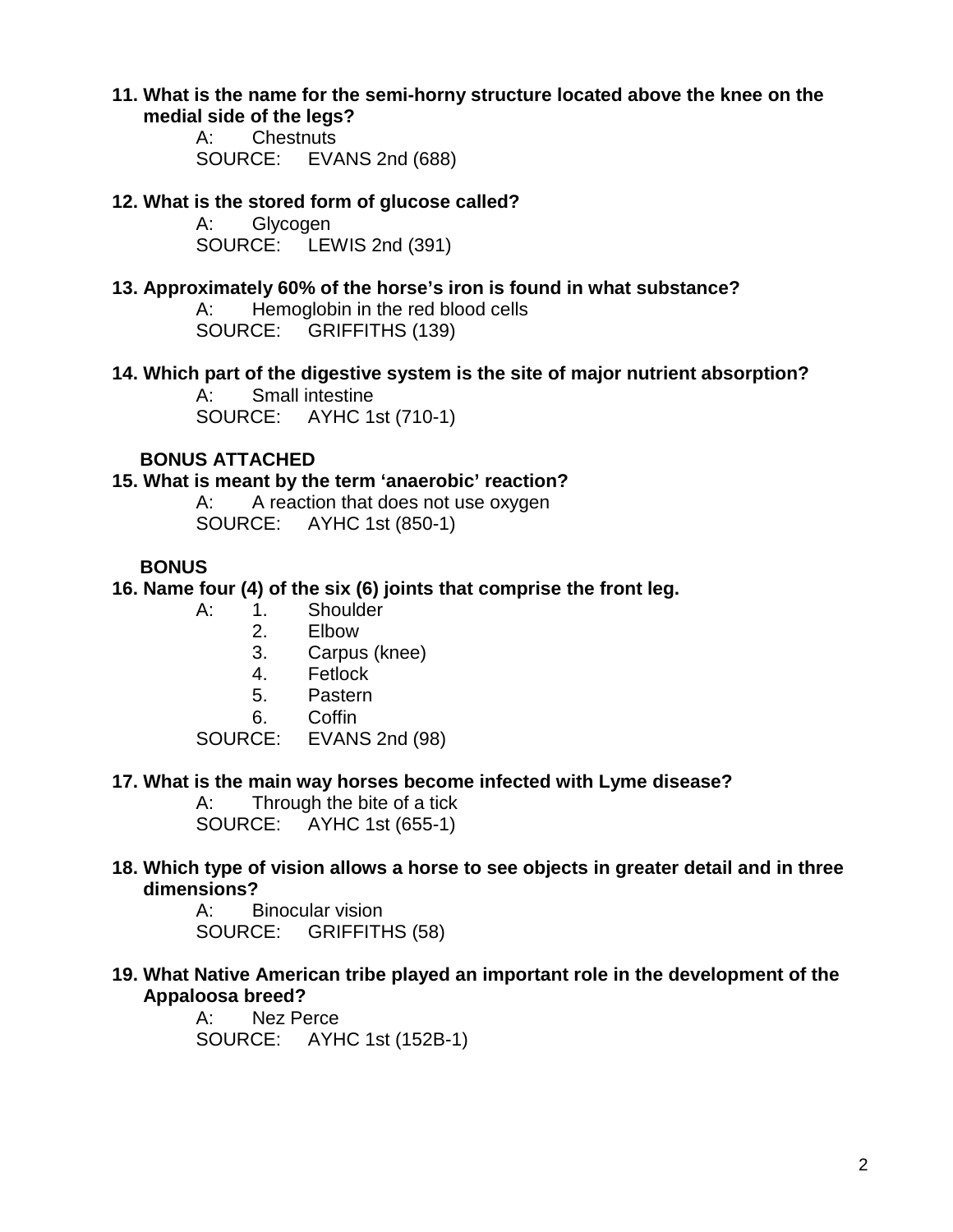### **BONUS ATTACHED**

#### **20. What is meant by the term 'stocking-up'?**

A: Swelling of a horse's lower legs SOURCE: NEWHOR (257)

#### **BONUS**

- **21. Name the four (4) shapes which are used to classify bones.**
	- A: 1. Long
		- 2. Short
		- 3. Flat
		- 4. Irregular

SOURCE: EVANS 2nd (90)

**22. Large, heavy-bodied horses with small feet are usually predisposed to what condition?**

> A: Navicular disease SOURCE: AYHC 1st (455-2)

#### **23. What organ is affected by equine encephalitis?**

A: Brain SOURCE: AYHC 1st (625-1)

#### **24. What is another term for the Fallopian tubes?**

A: Oviduct SOURCE: EVANS 2nd (319)

#### **BONUS ATTACHED**

**25. How many beats are in the gait known as the Paso?**

A: Four (4) SOURCE: EVANS 2nd (178)

#### **BONUS**

#### **26. Name four (4) hormones related to reproduction in the mare.**

- A: 1. GnRH
	- 2. FSH
	- 3. LH
	- 4. Estrogen
	- 5. Progesterone
	- 6. Prostaglandin
	- 7. Oxytocin
	- 8. Prolactin
	- 9. Melatonin

SOURCE: EVANS 2nd (337-8), AYHC 1st (910-5-7)

## **27. Age determination of a horse uses the twelve front teeth which are called what?**

A: Incisors SOURCE: AYHC YLM (105-1)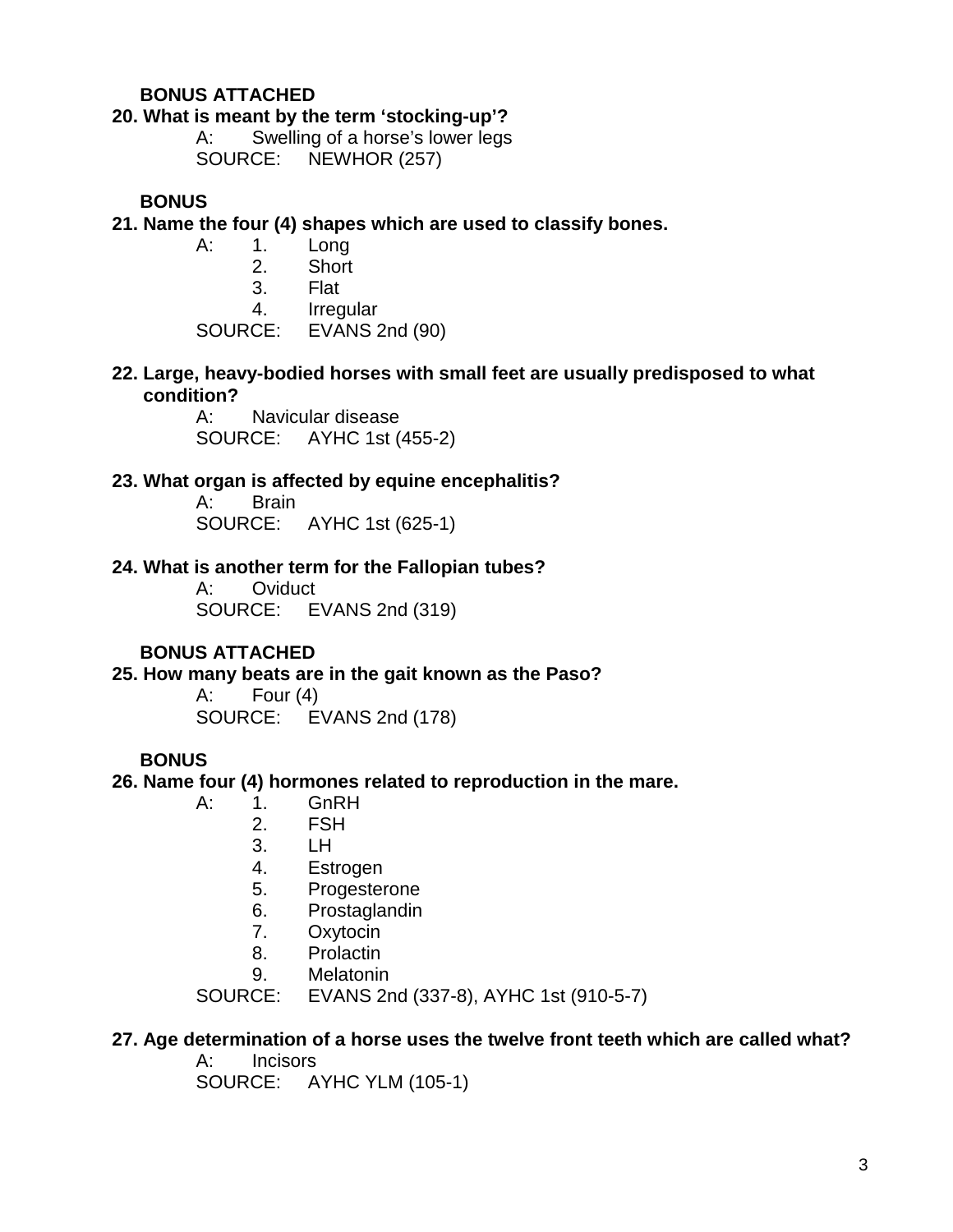**28. What condition occurs only in young horses and causes inflammation of the growth plate of the long bones?**

> A: Epiphysitis, OCD, osteochondrosis, physitis SOURCE: EVANS 2nd (163), NEWHOR (197)

**29. What was the first war in which horses did not play a major part?** World War II SOURCE: GRIFFITHS (14)

**30. The North American opossum is the definitive host for what equine disease?** A: Equine protozoal myeloencephalitis (EPM) SOURCE: AYHC 1st (670-1)

**31. Standing in urine and wet manure will cause a breakdown of the waxy-like waterproof covering of the hoof. What is the proper name for this covering?**

A: Periople SOURCE: GRIFFITHS (LEWIS 2nd 178)

- **32. The small bones at the rear of the fetlock are called?**
	- A: Sesamoid bones SOURCE: NEWHOR (242)

**END OF ROUND SIX**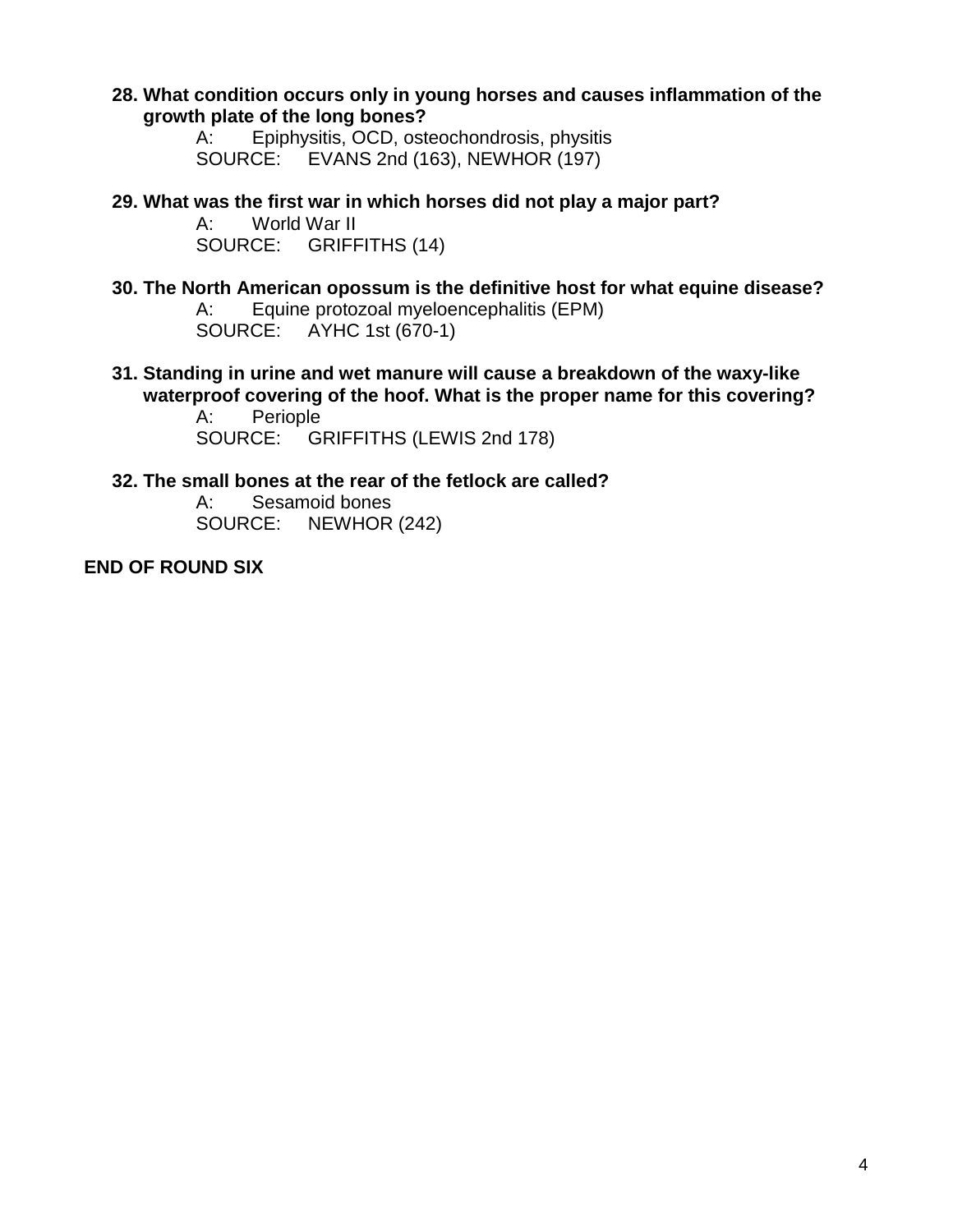#### **2015 NC 4-H Horse Program State Horse Bowl Contest Mixed Division Round Seven**

**1. To minimize symptoms, horses with hyperkalemic periodic paralysis or HYPP should be fed a diet low in which mineral?**<br>A: Potassium

Potassium SOURCE: LEWIS 2nd (298)

**2. One of the horse's unique behavioral characteristics is that its primary defense is what?**

A: Flight SOURCE: AYHC 1st (320-1)

- **3. What is the term for the area under the fork, swells, or pommel of the saddle?** A: Gullet SOURCE: NEWHOR (125)
- **4. Which draft breed is known as the breed of blacks and grays?**

A: Percheron SOURCE: EVANS 2nd (69)

- **5. How is equine influenza transmitted from one horse to another?** A: Through aerosol droplets when the horse exhales or coughs SOURCE: AYHC 1st (605-1)
- **6. Which two (2) minerals are provided together to meet a horse's salt requirement?** A: Sodium and chloride SOURCE: LEWIS 2nd (25), EVANS 2nd (236)
- **7. Why are white markings recorded by veterinarians on Coggins and other health documents?**

A: They are an excellent tool for animal identification because no two horses have exactly the same white marking patterns SOURCE: GRIFFITHS (97)

**8. What is the principal host of the face fly?**

A: Cattle SOURCE: AYHC YL (300-1)

**9. Meiosis occurs only in reproductive cells and produces gametes. Name the two organs where this type of cell division occurs.**

A: Ovaries (in the mare) and testes (in the stallion) SOURCE: GRIFFITHS (88)

**10. Sole bruises caused by leaving short heeled shoes on too long are called what?** A: Corns

SOURCE: AYHC 1st (540-2)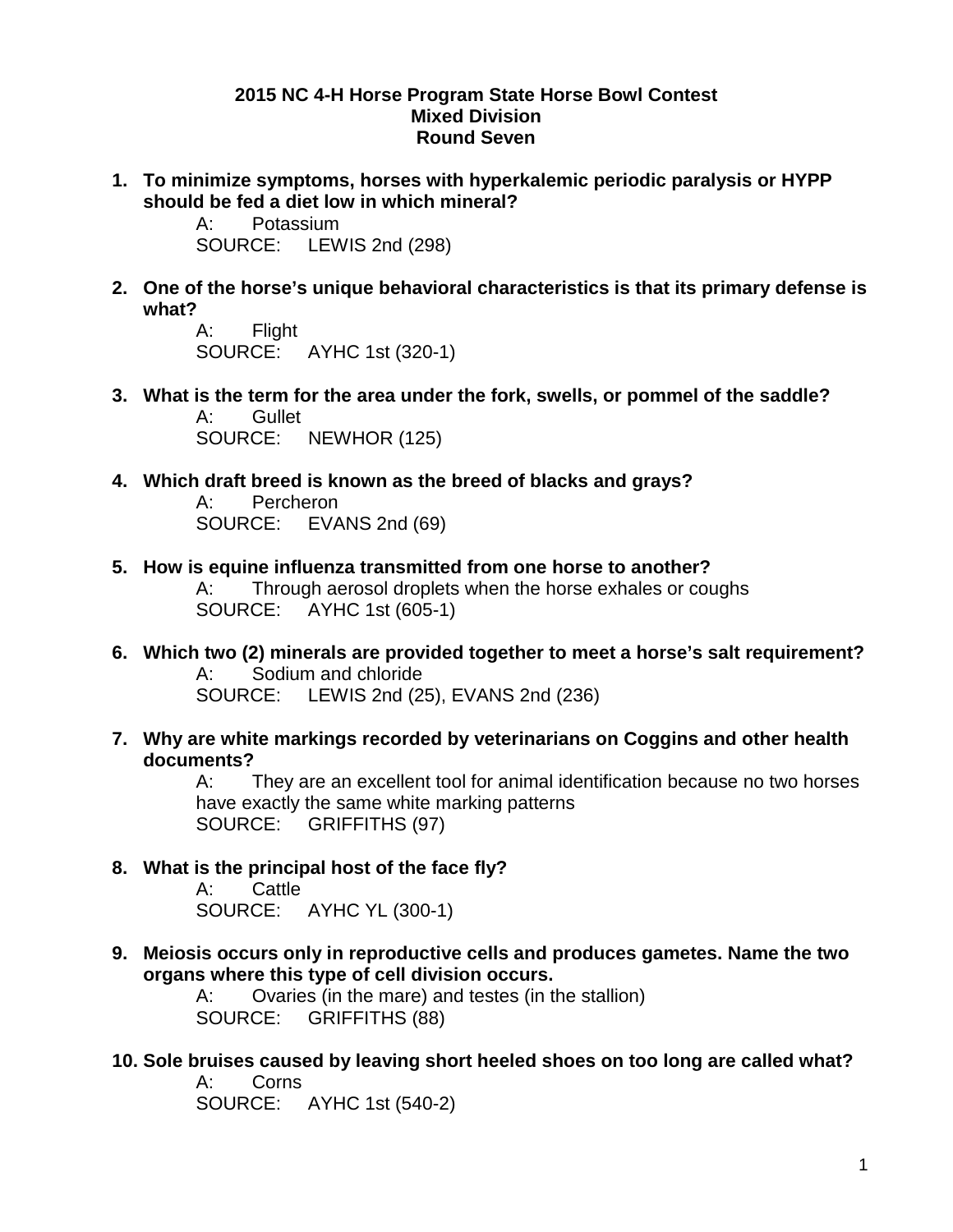- **11. Name the two-beat, lateral gait where the left front and left hind feet land at the same time.**
	- A: Pace SOURCE: EVANS 2nd (31)

### **12. What is one (1) reason molasses is added to horse rations?**

- A: Increase palatability, decrease dust, act as a binder for pelleting (or to keep ingredients from sifting out)
- SOURCE: LEWIS 2nd (98), EVANS 2nd (253)
- **13. Which forage is most commonly infected with a mold that will cause profuse salivation in horses?**

A: Red clover SOURCE: LEWIS 2nd (302)

**14. Name the functioning units where gas exchange occurs in the lungs.**

A: Alveoli SOURCE: AYHC 1st (810-1)

## **BONUS ATTACHED**

**15. What is the more common name for an infection that penetrates the white line of the sole and travels under the hoof wall until it abscesses at the coronet?**

> A: Gravel SOURCE: EVANS 2nd (167)

## **BONUS**

**16. The body of the horse is made up of nine (9) distinct systems – name five (5).**

- A: 1. Skeletal
	- 2. Muscular
	- 3. Respiratory
	- 4. Circulatory
	- 5. Digestive
	- 6. Nervous
	- 7. Endocrine
	- 8. Reproductive
	- 9. Integumentary (skin)

SOURCE: EVANS 2nd (89)

#### **17. Describe the distinct difference between a horse 'graying' and a horse 'roaning'.**

A: Graying is progressive with the horse getting more white hairs as it ages. The number and pattern of white hairs on a roan does not change with age.

SOURCE: EVANS 2nd (475-476)

## **18. How long does a horse remain infected with Equine Infectious Anemia?**

A: For life SOURCE: AYHC 1st (630-1)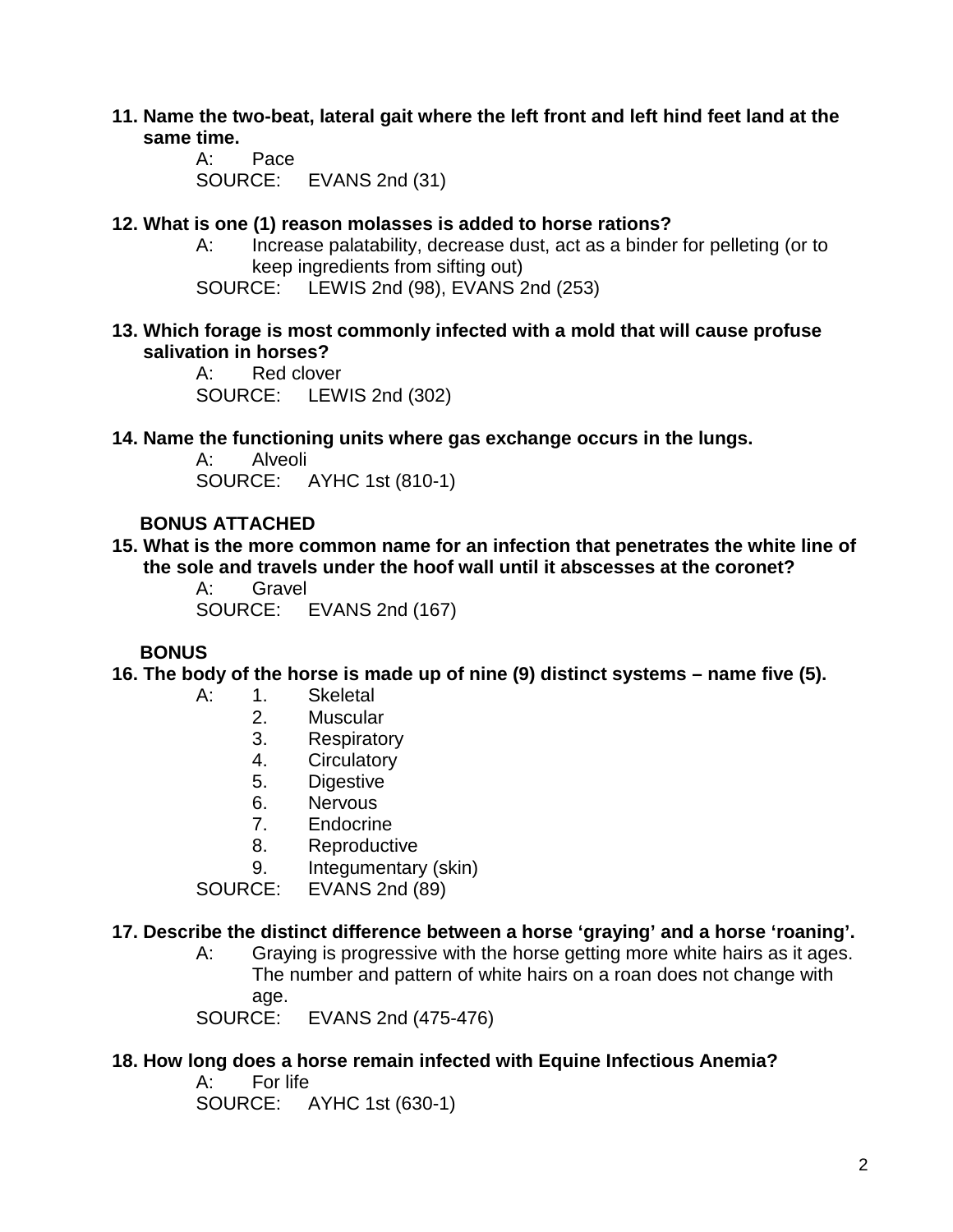### **19. Name the miniature horse from Argentina.**

A: Falabella SOURCE: NEWHOR (103)

## **BONUS ATTACHED**

#### **20. Name the genetic disease that is only found in colts and results in the inability of the blood to clot, resulting in hematoma, internal bleeding, anemia, and death.**

A: Hemophilia or Hemophilia A SOURCE: GRIFFITHS (99), NEWHOR (138)

## **BONUS**

## **21. Name four (4) characteristics of a well-conformed horse head.**

- A: 1. Short, well-set ears
	- 2. Large or kind eyes
	- 3. Short distance from eye to muzzle
	- 4. Large nostrils
	- 5. Refined muzzle with a shallow mouth
	- 6. Sex and/or breed characteristics of the head

SOURCE: EVANS 2nd (200)

#### **22. An adult horse has how many total incisors?**

A: 12 SOURCE: EVANS 2nd (92)

#### **23. This small, general purpose horse from Austria resembles a small Belgian at first look.**

A: The Haflinger SOURCE: EVANS 2nd (74)

## **24. Name one (1) of the accessory sex glands found in the stallion.**

A: Vesicular glands, bulbourethral glands, prostate gland SOURCE: EVANS 2nd (360)

## **BONUS ATTACHED**

## **25. Repeated exposure to sweat, mud, and filth can lead to this skin condition of the fetlock.**

A: Scratches<br>SOURCE: EVA EVANS 2nd (601)

## **BONUS**

- **26. Name the four (4) GI structures in order that are included in the hindgut of the horse?**
	- A: 1. Cecum
		- 2. Large colon
		- 3. Small colon
		- 4. Rectum

SOURCE: AYHC 1st (710-2)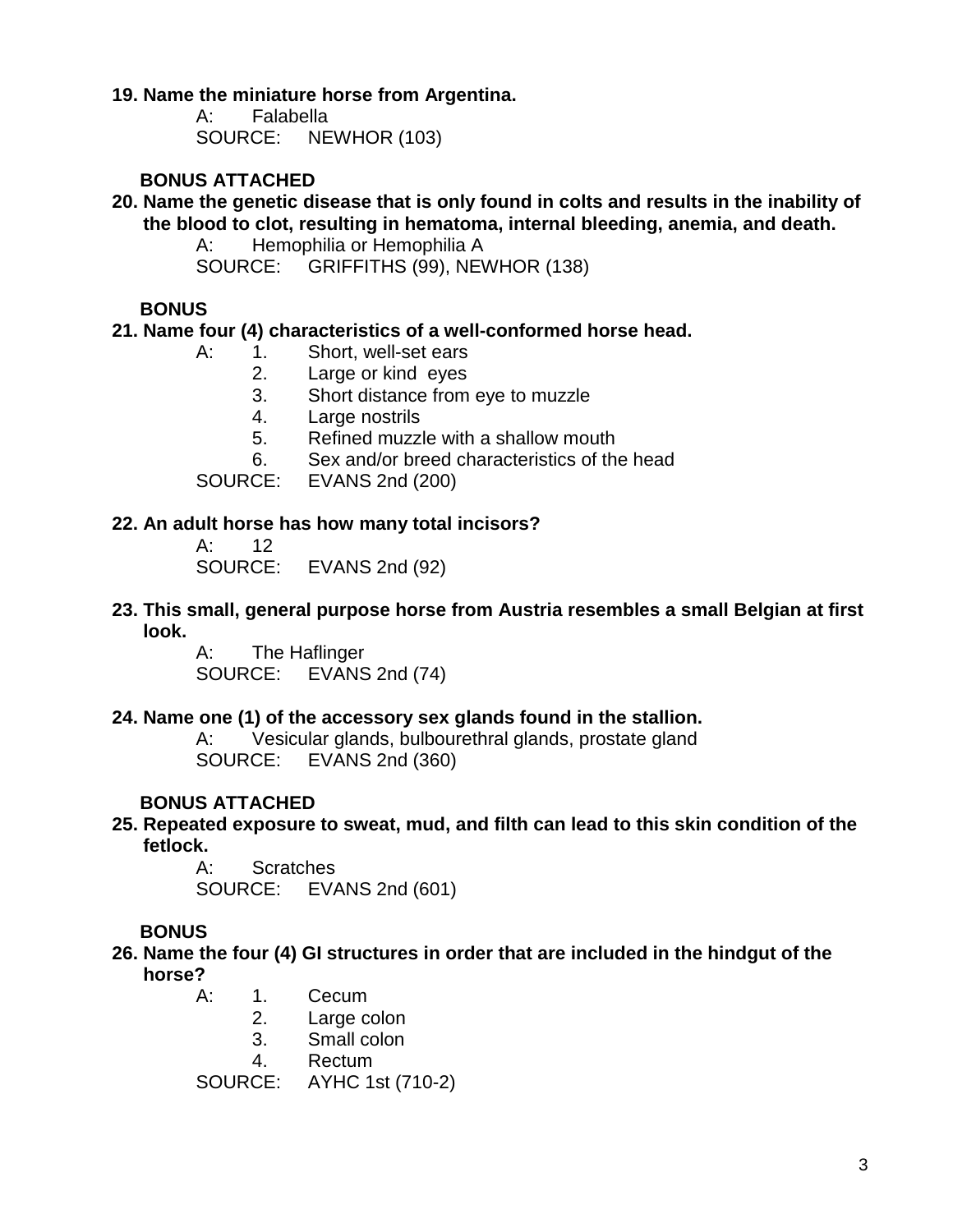#### **27. What is the ratio of respiratory rate to stride rate during the gallop?**

A: 1:1 ratio - with expiration occurring as the front limbs make ground contact SOURCE: AYHC YL (325-2)

- **28. Name one (1) B-vitamin that does not have a number assigned to it.** A: Biotin, folic acid, niacin, and pantothenic acid SOURCE: GRIFFITHS (128)
- **29. Cardiac output is the measure of how much blood the heart can pump in one minute. Cardiac output is the product of what two variables?**

A: Heart rate x stroke volume SOURCE: AYHC YL (225-2)

**30. Name the wound characterized by tearing of skin to cause a loose flap.**

A: Avulsion SOURCE: EVANS 2nd (609)

**31. English stirrups should be wide enough to allow how much room on either side of the widest part of the rider's foot?**

> A:  $\frac{1}{4}$ " SOURCE: AYHC 1st (1100-3)

**32. The sebaceous glands produce what substance?**

**Oil** SOURCE: GRIFFITHS (214)

#### **END OF ROUND SEVEN**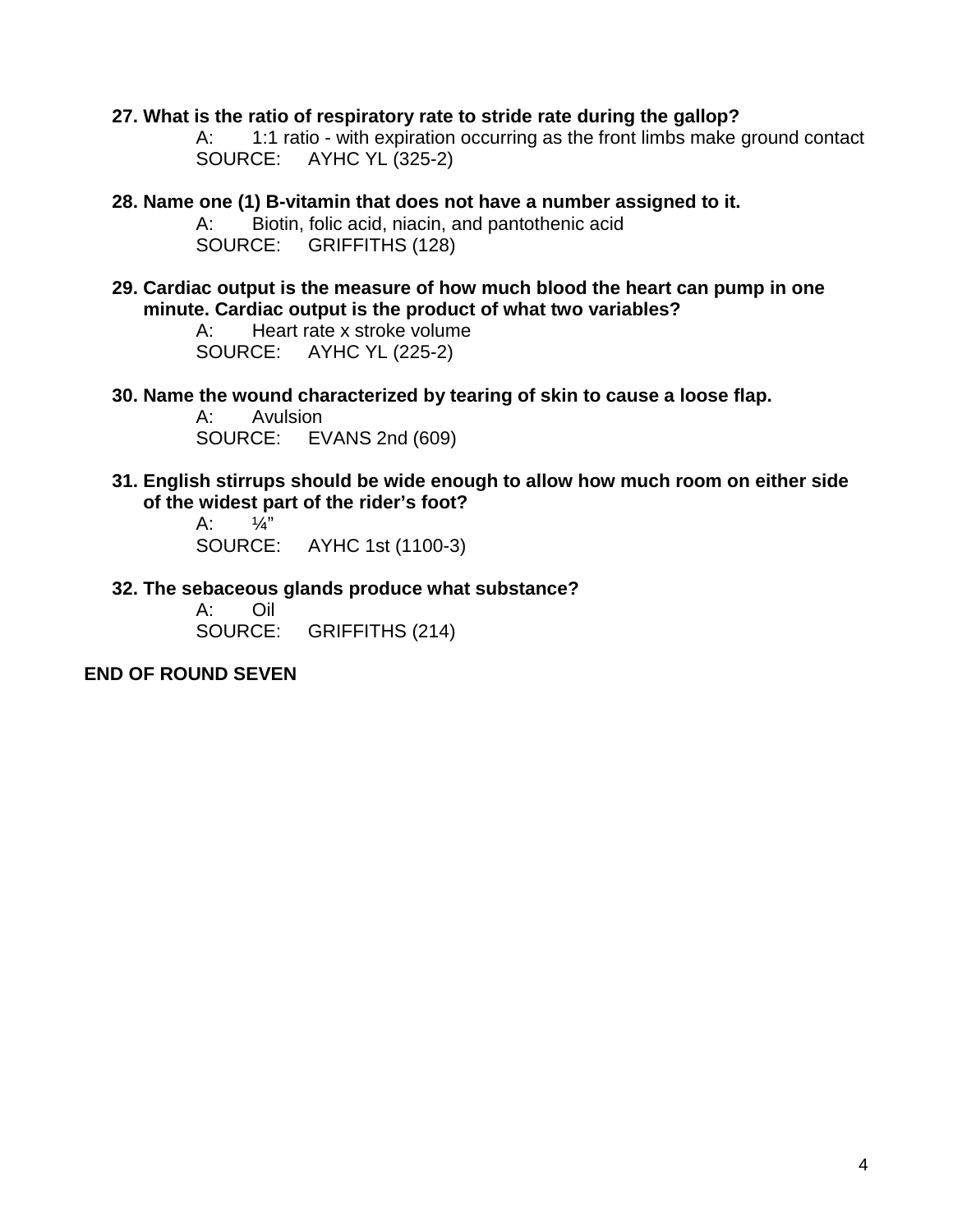#### **2015 NC 4-H Horse Program State Horse Bowl Contest Mixed Division Round Eight**

**1. Which two (2) bones make up the horse's forearm?**

A: Radius and ulna SOURCE: EVANS 2nd (684)

- **2. Name the fluid that lubricates a joint.** A: Synovial fluid SOURCE: EVANS 2nd (90)
- **3. What does the term 'olfactory' refer to?** A: Sense of smell SOURCE: NEWHOR (195)
- **4. What has to happen for stage 1 of labor to be complete?**
	- A: Breaking of the "water bag" (fetal membranes, chorio-allantioc membranes) SOURCE: EVANS 2nd (417-418)
- **5. Name the farrier tool that is placed in an anvil hole for the purpose of cutting steel.**

A: Hardy SOURCE: NEWHOR (130)

**6. Which mineral undergoes uptake and release as an extremely important part of muscle contraction?**

A: Calcium SOURCE: AYHC 1st (840-1)

**7. What is the term for a female donkey?**

A: Jennet SOURCE: EVANS 2nd (75)

**8. Where are the turbinate bones located?**

A: In the nose (head) SOURCE: NEWHOR (276)

- **9. Where on the horse would you find ergots?** A: On the back of each fetlock SOURCE: EVANS 2nd (128)
- **10. Name the largest salivary gland.**

A: Parotid SOURCE: EVANS 2nd (190)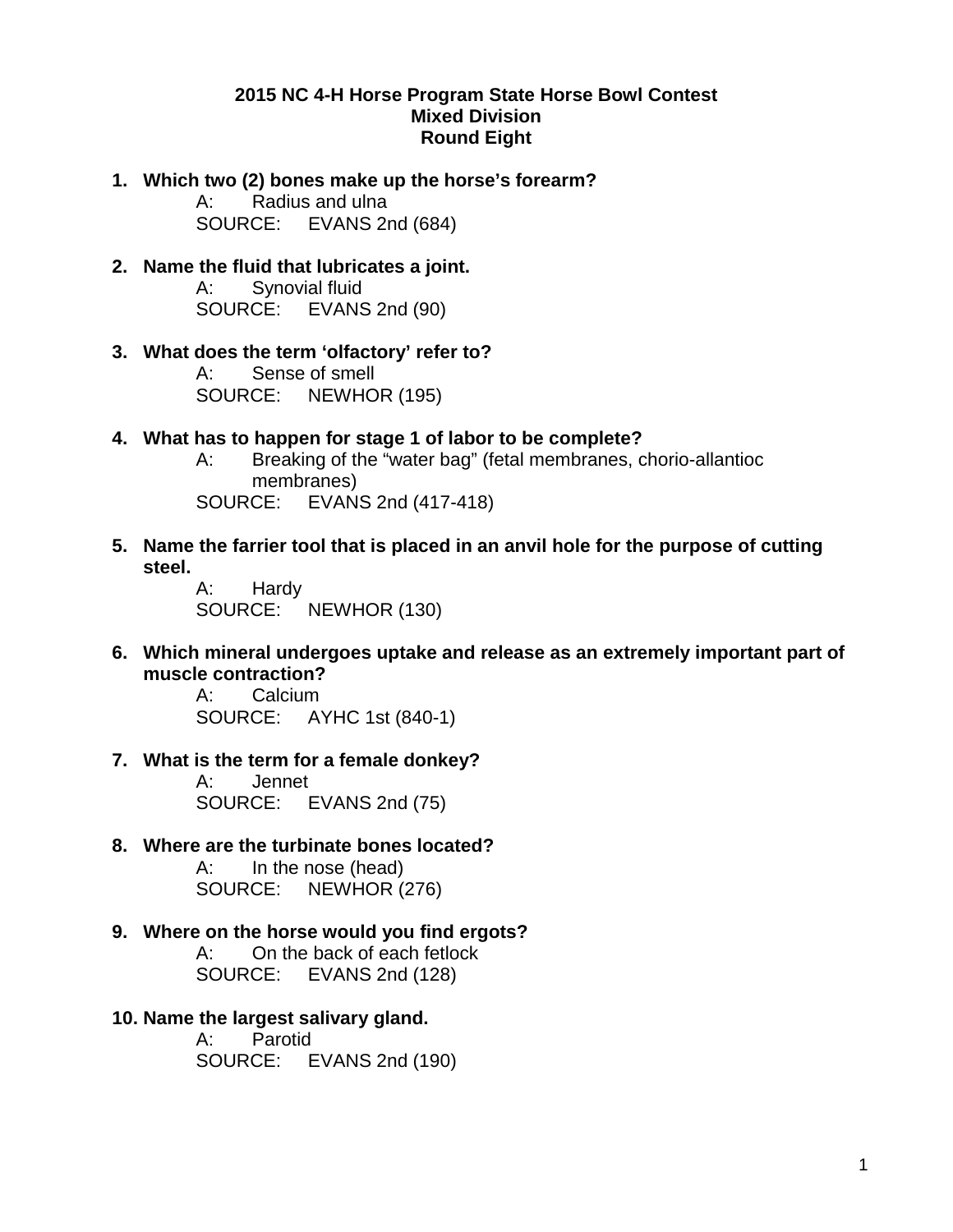**11. What structure is the primary point of attachment of the forelimbs to the equine body?**

> A: Scapula or shoulder blades SOURCE: EVANS 2nd (146)

**12. The single, double, triple diamond, squaw and Arizona are what?**

A: Types of hitch knots SOURCE: AYHC 1st (1125-1)

**13. What is the name of the class in which reining maneuvers are set to music in a format designed by the competitor?**

> A: Freestyle SOURCE: AYHC 1st (183D-2)

**14. Name one (1) part of the body where glycogen is stored.**

A: Kidneys, liver, and muscles SOURCE: GRIFFITHS (146)

### **BONUS ATTACHED**

**15. Individual animals that have identical paired genes for a specific trait are said to be what for that trait?**

> A: They are homozygous for that trait SOURCE: AYHC YL (335-1)

## **BONUS**

**16. List four (4) of the letters marking points in the dressage ring.**

A: 1. A 2. B 3. C 4. E<br>5. F  $5<sub>1</sub>$ 6. H 7. K 8. M SOURCE: NEWHOR (85)

## **17. Bile, produced by the liver and secreted into the small intestines, emulsifies what substance?**

A: Fat SOURCE: GRIFFITHS (111)

#### **18. As a horse ages, what direction do the incisors slant?**

A: Forward or outward SOURCE: AYHC 1st (240-3)

#### **19. Who is the foundation sire of the POA breed?**

A: Black Hand SOURCE: EVANS 2nd (60)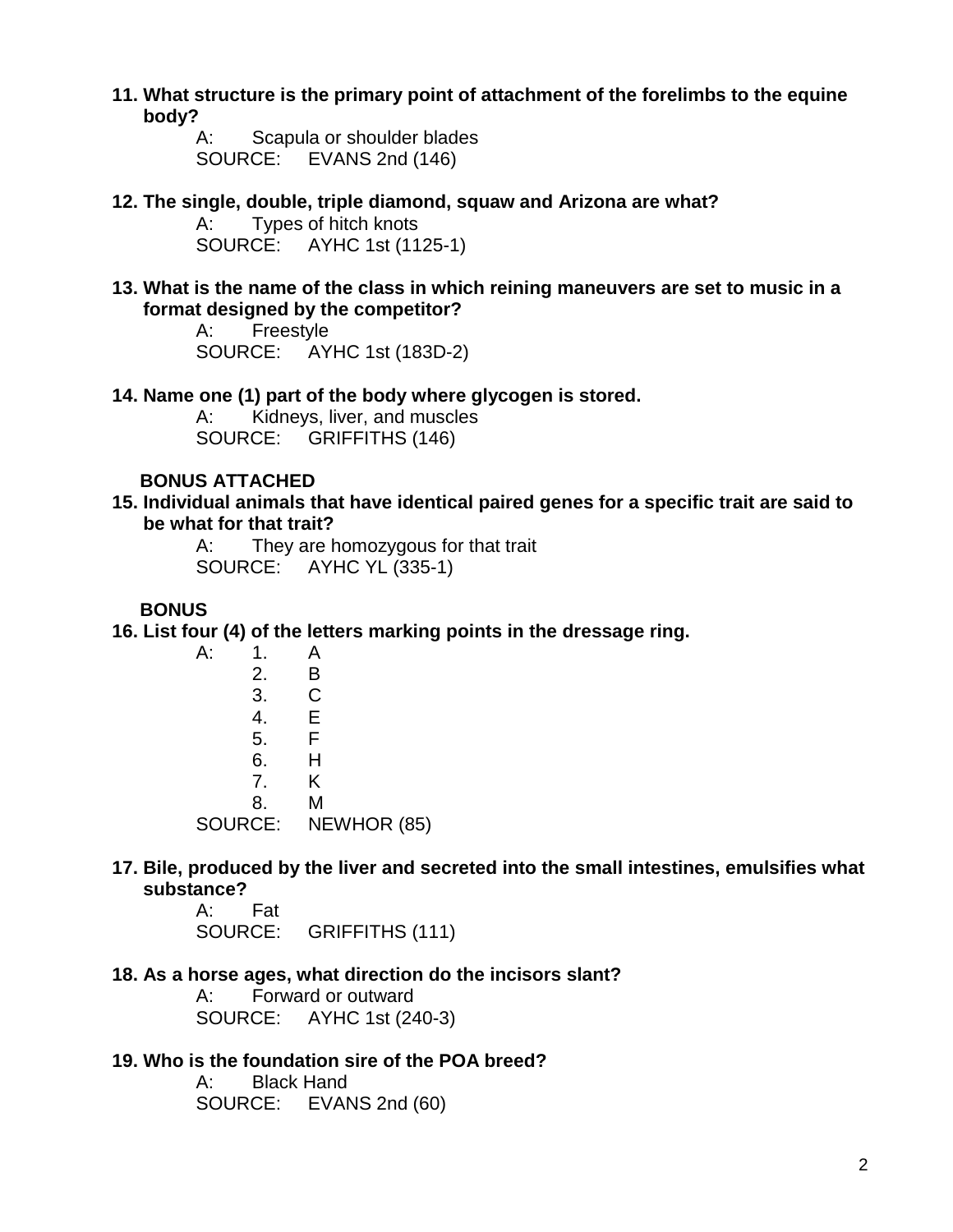## **BONUS ATTACHED**

## **20. Monensin is a substance added to cattle feed to improve feed efficiency. Why should horse owners be aware of this fact?**

A: Monensin is highly toxic to horses SOURCE: EVANS 2nd (282)

#### **BONUS**

#### **21. Name four (4) factors that influence semen production.**

- A: 1. Season of the year
	- 2. Frequency of ejaculation
	- 3. Age
	- 4. Testicular size<br>5. Sexual stimula
	- Sexual stimulation
	- 6. Exogenous steroids

SOURCE: EVANS 2nd (368-374)

### **22. When used in reference to an animal, what term describes a glossy hair coat, healthy appearance, and good body condition?**

A: Bloom SOURCE: LEWIS 2nd (382), NEWHOR (33)

#### **23. What is the most commonly used metal for manufacturing bits?**

A: Stainless steel SOURCE: AYHC 1st (1100-10)

#### **24. Where would hippomanes be found?**

A: In the allantoic fluid; passed out during parturition with the foal SOURCE: EVANS 2nd (342)

## **BONUS ATTACHED**

#### **25. This genetic condition results from an incompatibility of the mare's and foal's blood type and causes destruction of red blood cells in the newborn foal.**

A: Neonatal isoerythrolysis SOURCE: GRIFFITHS (102)

## **BONUS**

**26. List the four (4) fat soluble vitamins.**

| А:      |                       |                |
|---------|-----------------------|----------------|
|         | $\mathcal{P}_{\cdot}$ | D              |
|         | 3.                    | E.             |
|         | 4                     | ĸ              |
| SOURCE: |                       | LEWIS 2nd (42) |

#### **27. Most equine nutritional problems in the United States are associate with what practice?**

A: Overfeeding SOURCE: GRIFFITHS (106)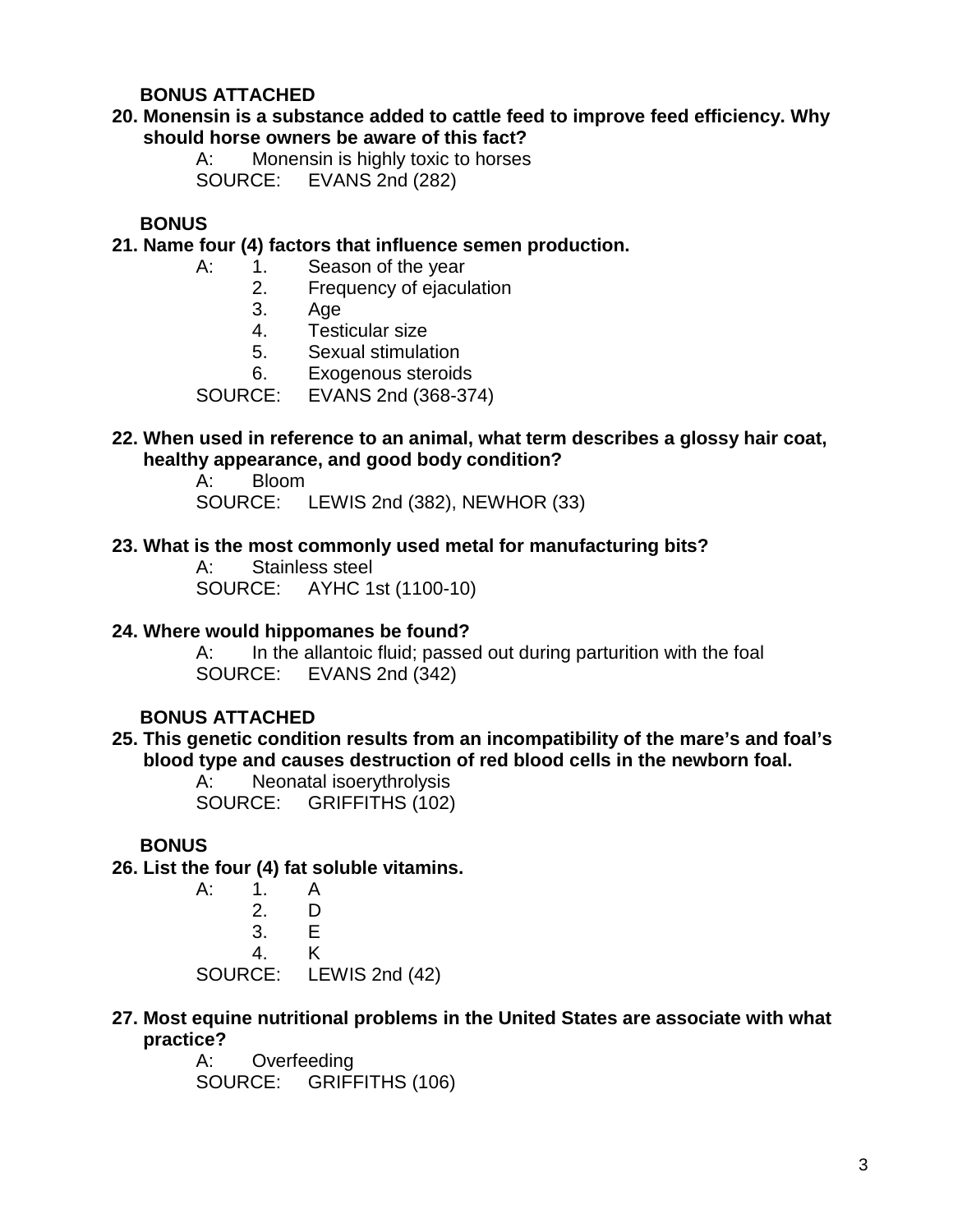#### **28. What is the most economical source of supplemental protein for horses?**

A: Soybean meal SOURCE: AYHC YL (103-1)

**29. What is the unit of energy representing the amount of heat required to raise one gram of water one degree centigrade?**<br>A: A calorie

A calorie SOURCE: LEWIS 2nd (384)

#### **30. Venezuelan, Eastern, and Western are the three most common types of which equine disease?**

A: Equine encephalomyelitis or sleeping sickness SOURCE: EVANS 2nd (599)

**31. What grain processing method uses rollers with corrugated surfaces?**

A: Crimping<br>SOURCE: AY AYHC 1st (760-9)

#### **32. Why do animals that go into shock have a lower capillary-refill time?**

A: All the available blood is moving away from the extremities and toward the center of the body to maintain function of the vital organs SOURCE: GRIFFITHS (163)

**END OF ROUND EIGHT**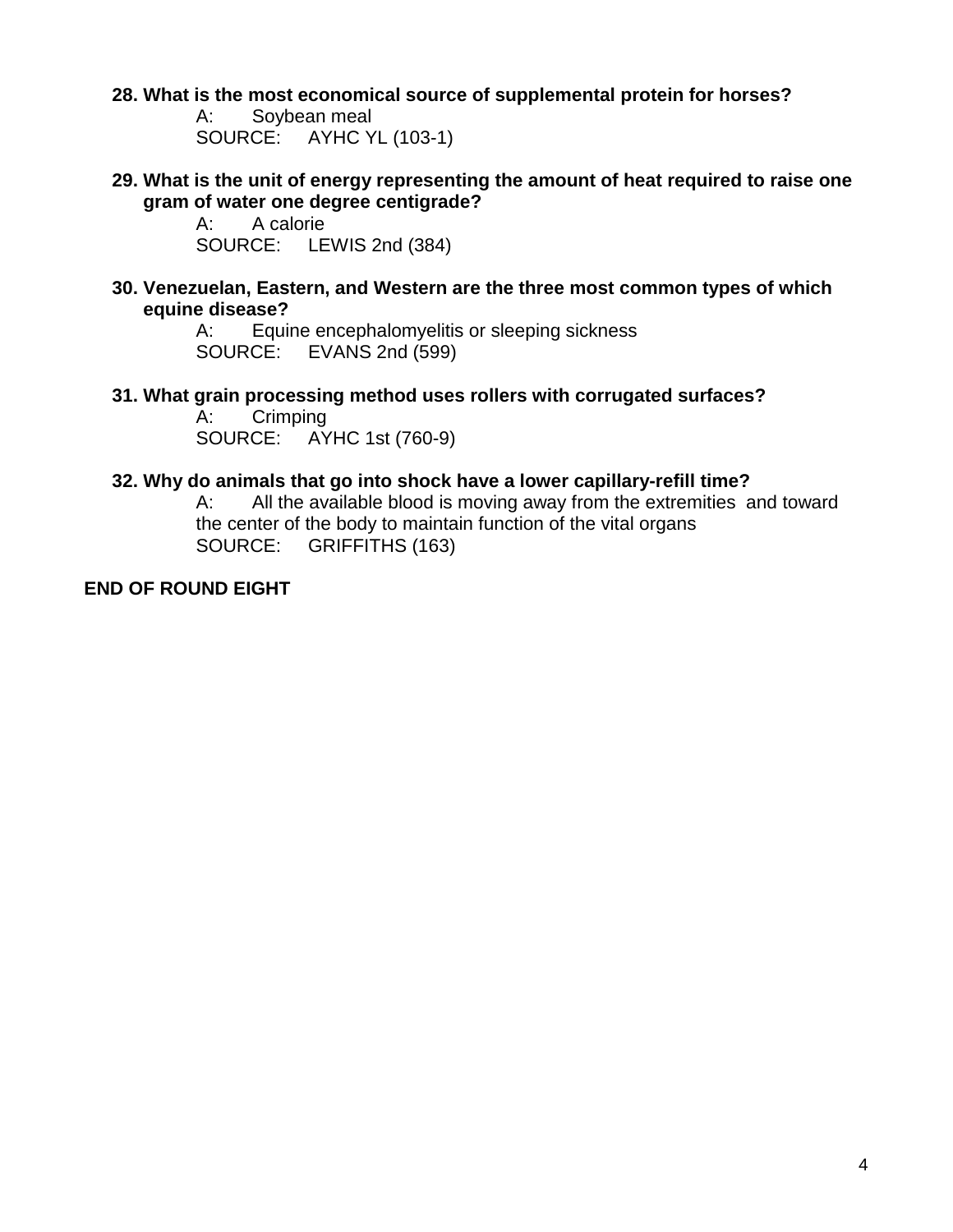#### **2015 NC 4-H Horse Program State Horse Bowl Contest Mixed Division Round Nine**

**1. Why should gates be located in the middle of a fence line rather than at a corner?** A: Horses tend to congregate at gates, so this prevents them from being trapped in a corner by aggressive horses

SOURCE: AYHC 1st (350-6)

- **2. What is the largest tissue mass in the horse's body?** A: The muscles SOURCE: EVANS 2nd (99)
- **3. What registry resulted from crossing the Arabian and Morgan horse?** A: The Morab registry SOURCE: EVANS 2nd (45)
- **4. The crossing of what two (2) specific equine parents can result in a foal having Lethal White Foal Syndrome?**

A: Two (2) overo horses SOURCE: EVANS 2nd (513)

- **5. What is an androgen?** A: A male sex hormone (secreted by the testes) SOURCE: EVANS 2nd (127)
- **6. What is the common name for this foot infection caused by the anaerobic bacteria, Fusobacterium Necrophorum?**

A: Thrush SOURCE: AYHC 1st (540-1)

**7. What is the purpose of a flexion test?**

A: To detect lameness or problems with a joint SOURCE: NEWHOR (110)

**8. What is the term for the eye of the lariat through which the rope is passed to form a loop?**

> A: Honda SOURCE: NEWHOR (141)

**9. A small amount of white hair located on the horse's muzzle is known as what?**  A: Snip

SOURCE: AYHC 1st (140-2)

**10. The young horse has how many deciduous or milk teeth?**

A: 24 SOURCE: EVANS 2nd (92)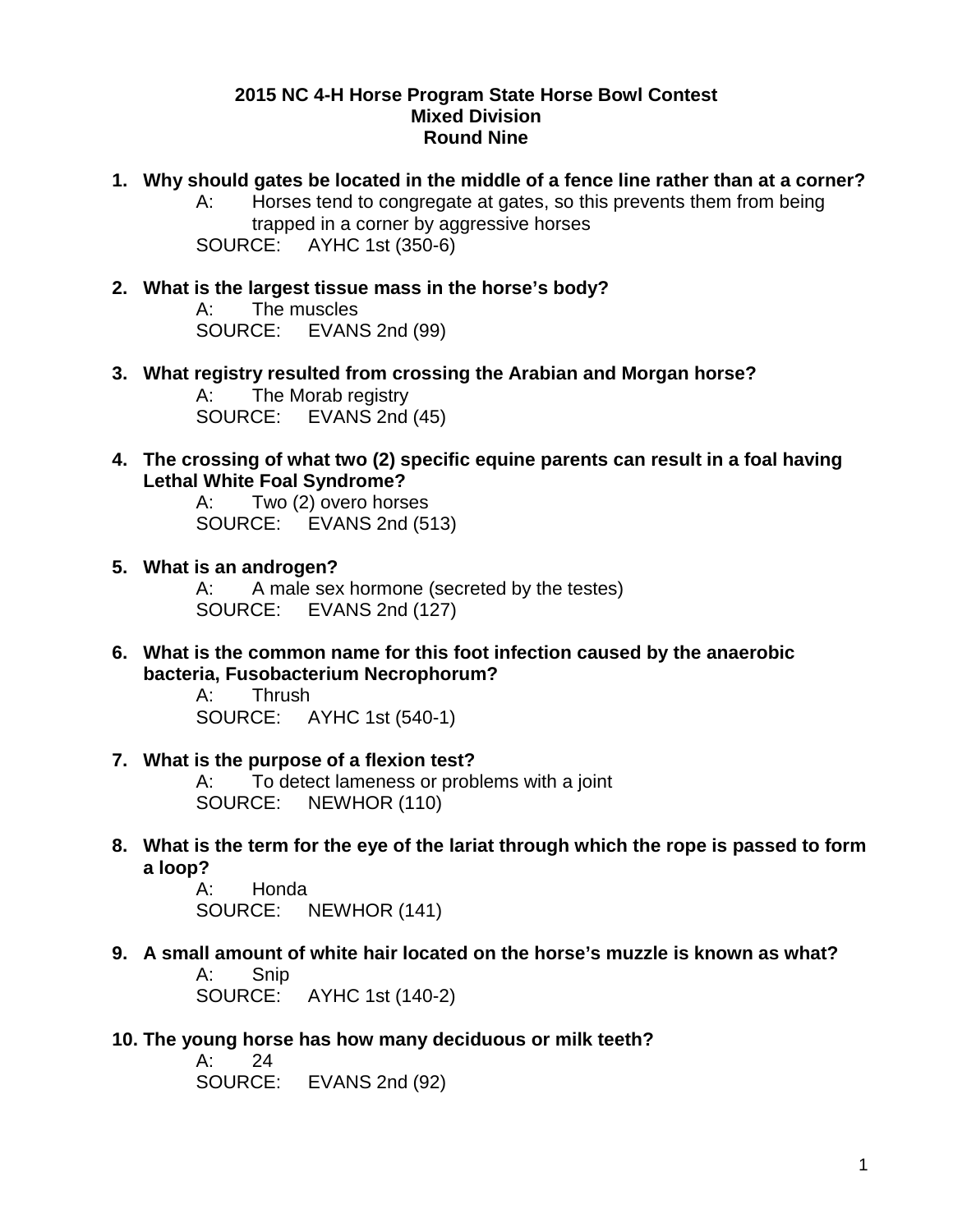**11. Give one (1) example of a meat industry waste product that can be used as a protein source for your horse.**

> A: Bone meal or blood meal SOURCE: GRIFFITHS (122)

**12. When should the Galvayne's groove reach the wearing surface of the horse's teeth?**

> A: At 20 years of age<br>SOURCE: AYHC 1st (2 AYHC 1st (240-2)

**13. Why do most horsemen prefer to ride a shallow-mouthed horse?**

A: A shallow-mouthed horse is softer and more responsive to the bit SOURCE: AYHC YL (323-2)

**14. Amino acids are made from carbon, hydrogen, oxygen, and one additional element that makes them different from carbohydrates and fats. What is the other element?**

> A: Nitrogen SOURCE: GRIFFITHS (117)

## **BONUS ATTACHED**

**15. Name the substance that lubricates the horse's eye.**

A: Lacrimal fluid or tears SOURCE: EVANS 2nd (125)

## **BONUS**

- **16. List four (4) aspects of performance that are given credit when scoring a reining horse competition.**
	- A: 1. Smoothness
		- 2. Finesse
		- 3. Attitude
		- 4. Quickness or speed
		- 5. Authority

SOURCE: AYHC 1st (162-2)

**17. What is a chemical substance produced in the body that has a specific effect on the function of a certain organ? They are produced by ductless glands that are part of the endocrine system and are transported via the circulatory system.**

> A: Hormone SOURCE: NEWHOR (143), EVANS 2nd (126)

## **18. Describe the behavior of a proud-cut horse.**

A: Stallion-like; aggressive SOURCE: LEWIS 2nd (400)

**19. What organ in the horse is most affected by moldy corn poisoning?**

A: Brain SOURCE: LEWIS 2nd (357)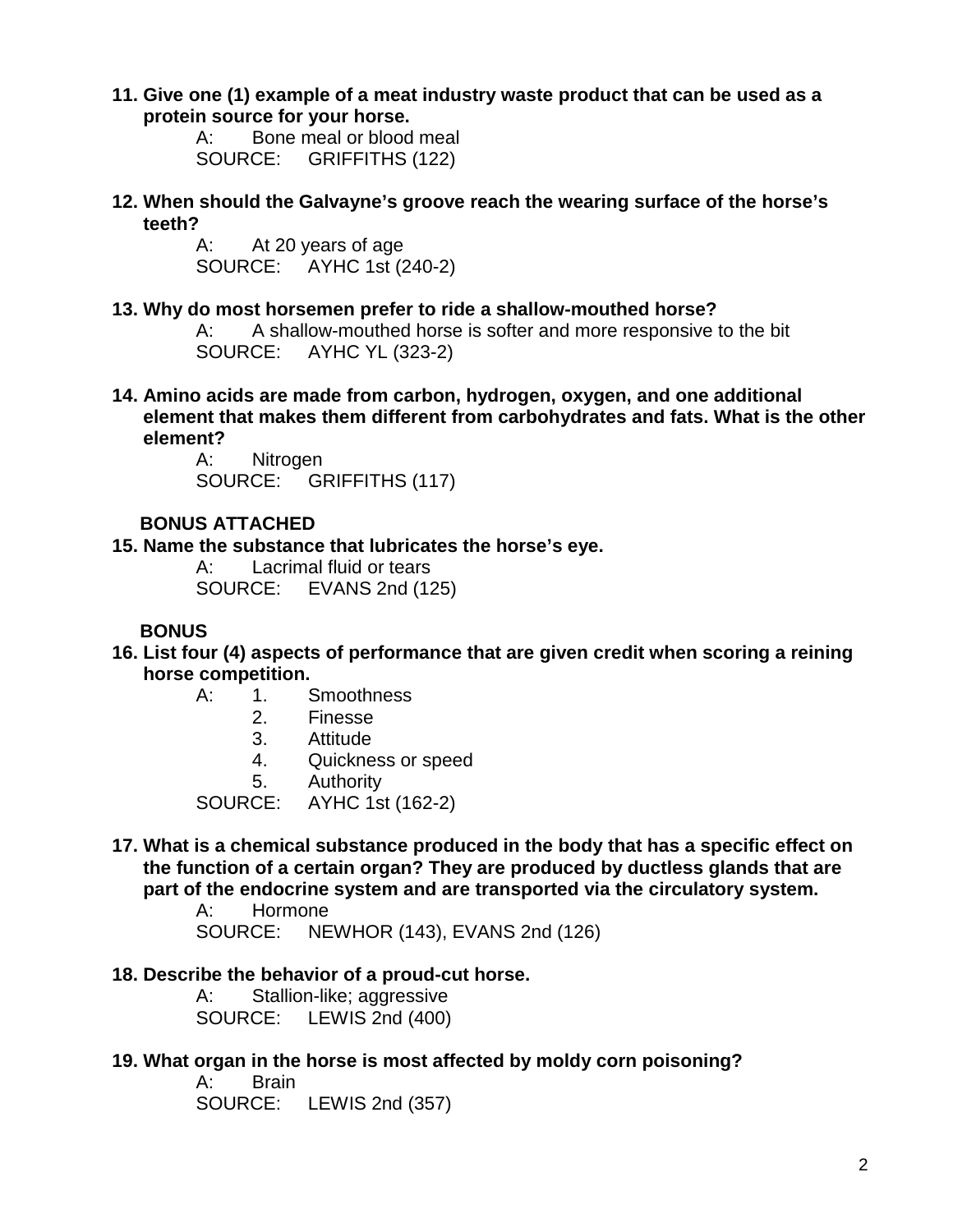## **BONUS ATTAHCHED**

## **20. What conformation fault has a short steep croup that narrows at the point of the buttocks?**

A: Goose-rumped

SOURCE: NEWHOR (123)

**BONUS**

- **21. List four (4) early signs of infection in the foal.**
	- A: 1. Decreased appetite
		- 2. Generalized weakness
		- 3. Weakened suck reflex
		- 4. Mild dehydration
		-

5. Fever<br>SOURCE: EVAN EVANS 2nd (595)

#### **22. Why would a farrier use a hoof gauge?**

A: To determine the angle of the hoof SOURCE: NEWHOR (142)

### **23. This breed of horse has four identifiable characteristics: mottled skin, vertically striped hooves, a white sclera, and a coat pattern.**

A: Appaloosa SOURCE: AYHC YL (110-2), EVANS 2nd (32)

#### **24. What is another name for the third phalanx?**

A: Coffin or pedal bone SOURCE: EVANS 2nd (98)

## **BONUS ATTACHED**

#### **25. What is the name of the outer covering of a grain?**

A: Hull SOURCE: LEWIS 2nd (393)

## **BONUS**

**26. Name four (4) of the five (5) walk gaits in a dressage test.**

- A: 1. Working walk
	- 2. Collected walk
	- 3. Medium walk
	- 4. Extended walk
	- 5. Free walk

SOURCE: EVANS 2nd (174)

#### **27. The Agouti gene is responsible for the color of the hair on what part of the horse's body?**

A: The points (mane, tail, lower legs, and ear rims) SOURCE: GRIFFITHS (96)

#### **28. What is produced from 75-80% of the energy used in the horse's body?**

A: Heat SOURCE: LEWIS 2nd (199)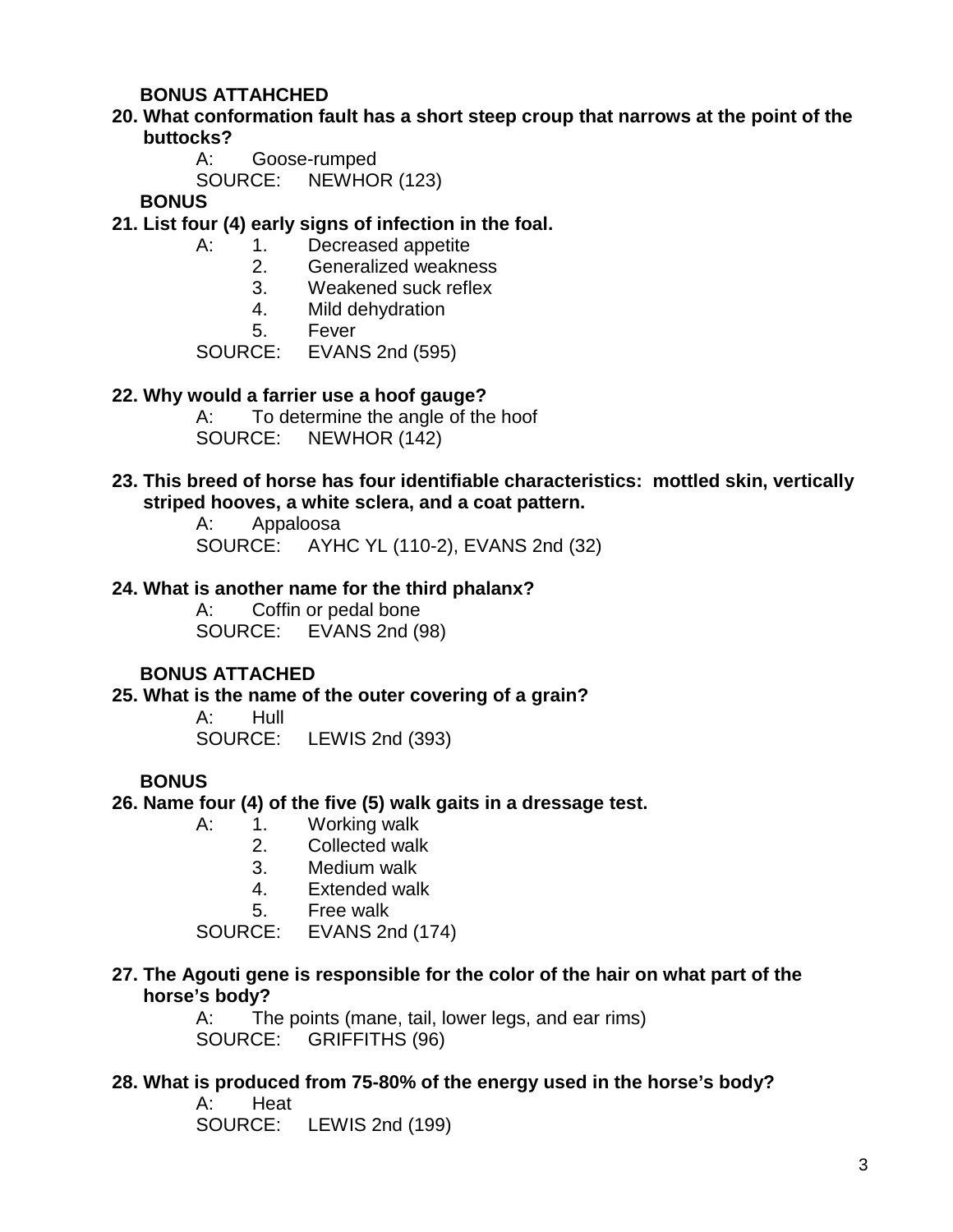#### **29. To ensure the security of a new shoe, the horseshoe nail should exit the hoof how far above the old nail hole?**

A: 3/8 inches SOURCE: AYHC 1st (535-5)

# **30. Name the hardest working joint in the horse's body?**

Hock joint SOURCE: EVANS 2nd (154)

### **31. Where on a horse would you look for a heave line?**

A: Along the abdominal muscles from the middle of the flank running forward and down the rib cage to the point of the elbow<br>SOURCE: LEWIS 2nd (292) LEWIS 2nd (292)

#### **32. 2 part question: What is the average speed for a horse at the trot and what is the average speed at which Standardbreds trot?**

A: 8 miles per hour, 30 miles per hour SOURCE: GRIFFITHS (72)

## **END OF ROUND NINE**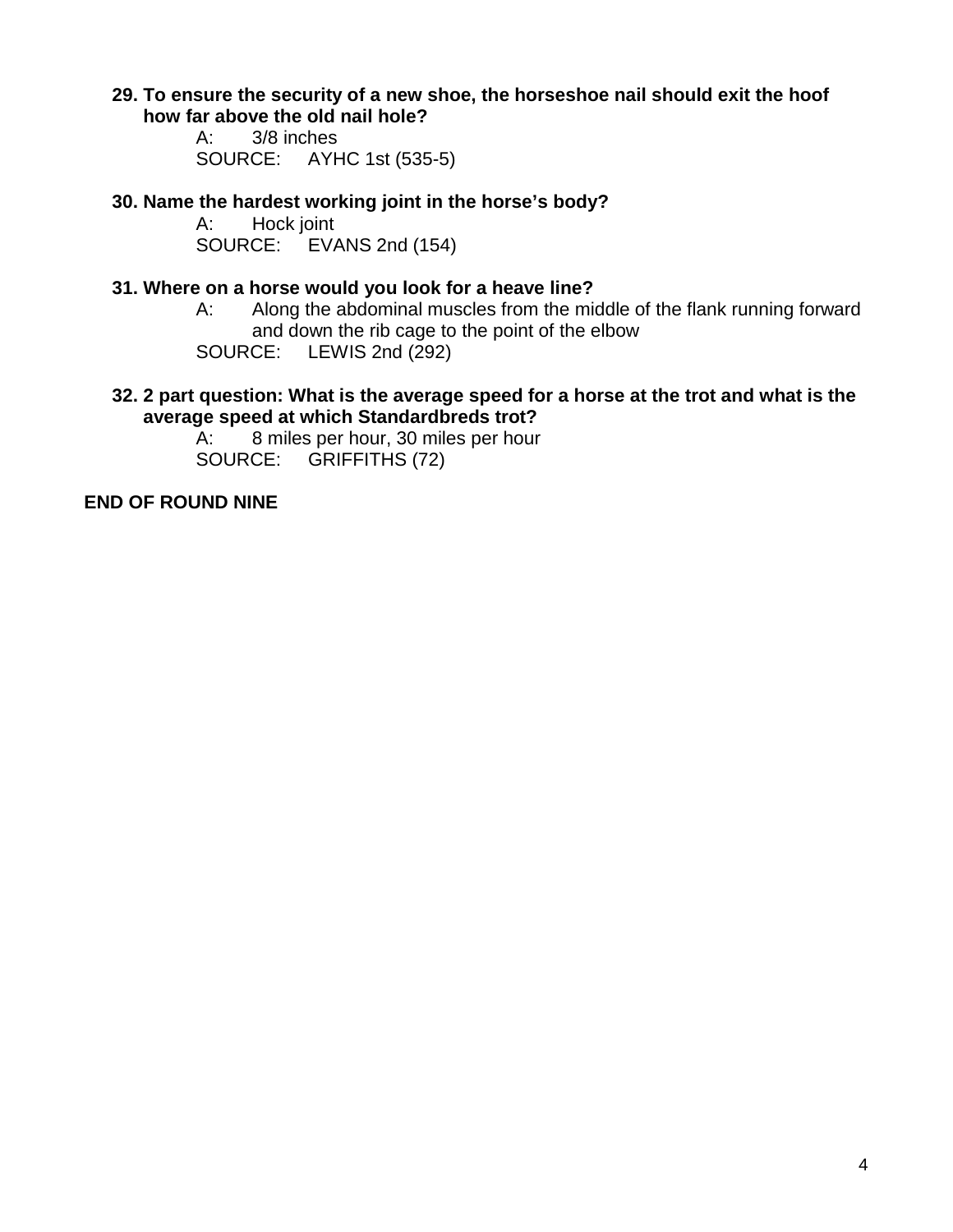#### **2015 NC 4-H Horse Program State Horse Bowl Contest Mixed Division Extra Questions**

**1. An abnormality that does not affect the intended use or performance of a horse is called what?**<br>A: Blemish

Blemish SOURCE: AYHC 1st (230-1)

**2. What substance is applied to horseshoes to increase their gripping properties on ice?**

A: Borium SOURCE: EVANS 2nd (738)

**3. Name the tubular structure in the center of the tooth that can trap feed, leading to tooth infection.**<br>A: Infundibu

Infundibula SOURCE: AYHC 1st (405-3)

**4. What type of shoe distributes weight from the hoof wall to the frog temporarily while the wall area is healing?**

A: Heart bar SOURCE: AYHC 1st (515-4)

- **5. What breed of horse was the famous stallion, Three Bars?** A: Thoroughbred SOURCE: NEWHOR (267)
- **6. The white facial marking called a 'race' consists of what three common markings?**

A: Star, strip, and snip SOURCE: NEWHOR (177)

- **7. What is the common name for suture repair of a wound?** A: Stitches SOURCE: AYHC 1st (440-3)
- **8. What allows the horse to sleep in a standing position without falling over?** A: Stay mechanism SOURCE: EVANS 2nd (708)
- **9. What is parturition?** A: The act of giving birth SOURCE: LEWIS 2nd (399)
- **10. What are the stirrups on an English saddle called?**

A: Irons SOURCE: NEWHOR (155)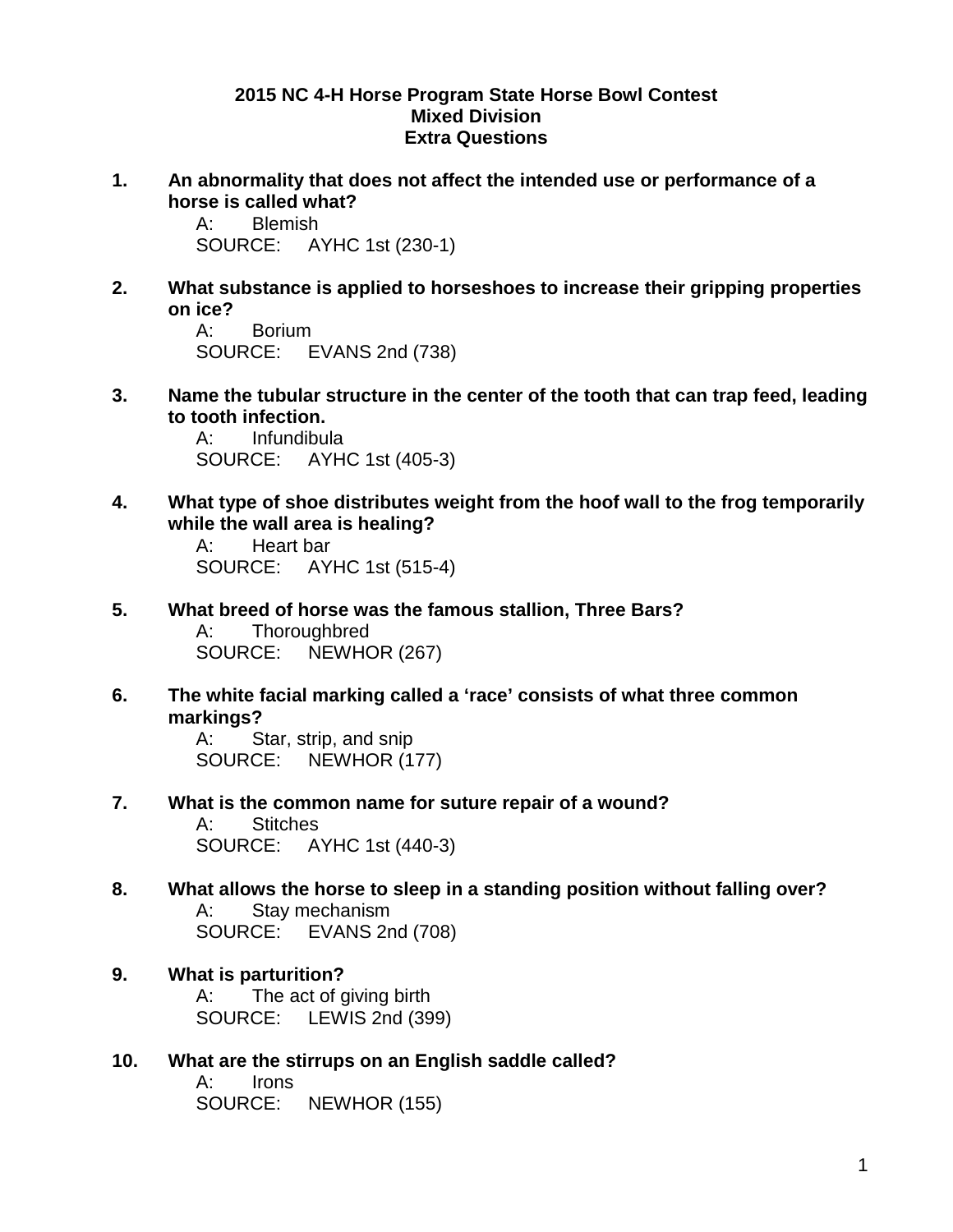- **11. What is the term for grasping food with tongue or lips for ingestion?** A: Prehension SOURCE: LEWIS 2nd (400)
- **12. Name one of the most common tumors found in old horses.** A: Thyroid or pituitary ademonas SOURCE: LEWIS 2nd (191)
- **13. What is the age range for a junior horse in performance classes?** A: Five years of age or younger SOURCE: NEWHOR (159)
- **14. In the mare, what structure produces prostaglandin F2α (F2 alpha)?** A: Uterus SOURCE: LEWIS 2nd (236); EVANS 2nd (127)
- **15. A very dark brown chestnut is also referred to as what color?** A: Liver chestnut SOURCE: EVANS 2nd (color pages between 496-497)
- **16. All Thoroughbred racehorses have a permanent ID. Where would an owner look to see it?**

A: Inside of the upper lip SOURCE: EVANS 2nd (809)

**17. What term is used to describe a horse with ears positioned too far to the side of the head?**

> A: Lop eared SOURCE: AYHC 1st (220-3)

- **18. Beta-carotene is a precursor to which vitamin?**  A: Vitamin A SOURCE: LEWIS 2nd (46)
- **19. Where on a horse's body is a weight tape applied to estimate weight?** A: Around the heart girth SOURCE: LEWIS 2nd (119)
- **20. What are the two different forms of melanin?** A: Pheomelanin and eumelanin SOURCE: GRIFFITHS (93)
- **21. Name a disease caused by a rickettsial infection.** A: Equine ehrlichiosis or Potomac Horse Fever SOURCE: GRIFFITHS (175)
- **22. What is the outermost membrane of the placenta?** A: Chorion SOURCE: EVANS 2nd (340)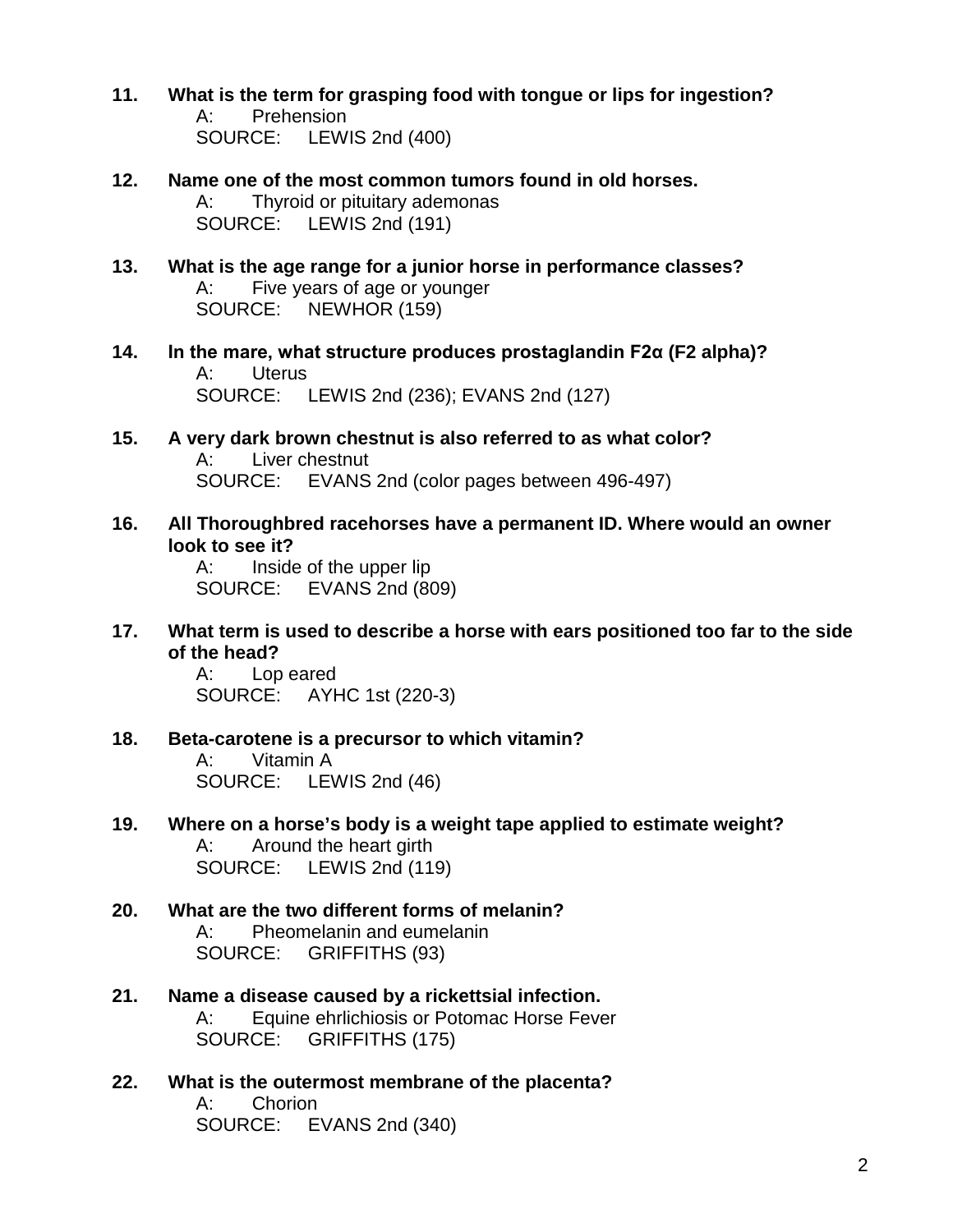**23. Which hormone in the mare stimulates follicular development? This includes the growth of ovarian follicles and the production of estrogenic substances.**<br>A: Follicle stimulating hormone or FSH

A: Follicle stimulating hormone or FSH<br>SOURCE: EVANS 2nd (337) EVANS 2nd (337)

- **24. Cachexia is a term meaning what?** A: Wasting and malnutrition<br>SOURCE: NEWHOR (45) NEWHOR (45)
- **25. What structure separates the vagina proper from the vestibulum vaginae?** A: Hymen SOURCE: EVANS 2nd (321)